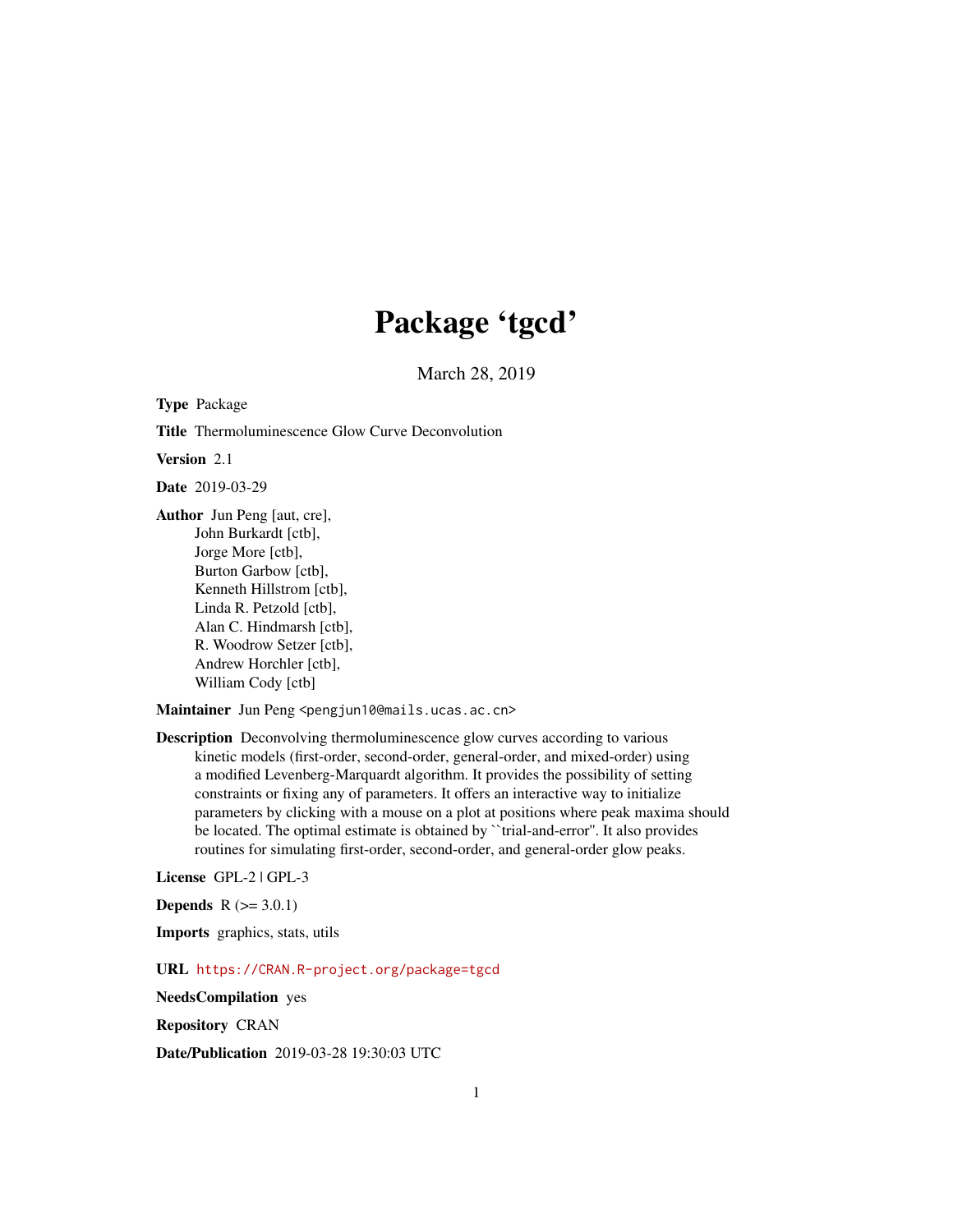## <span id="page-1-0"></span>R topics documented:

| Index |  |  |  |  |  |  |  |  |  |  |  |  |  |  |  |  |  |  | 19 |
|-------|--|--|--|--|--|--|--|--|--|--|--|--|--|--|--|--|--|--|----|
|       |  |  |  |  |  |  |  |  |  |  |  |  |  |  |  |  |  |  |    |
|       |  |  |  |  |  |  |  |  |  |  |  |  |  |  |  |  |  |  |    |
|       |  |  |  |  |  |  |  |  |  |  |  |  |  |  |  |  |  |  |    |
|       |  |  |  |  |  |  |  |  |  |  |  |  |  |  |  |  |  |  |    |
|       |  |  |  |  |  |  |  |  |  |  |  |  |  |  |  |  |  |  |    |
|       |  |  |  |  |  |  |  |  |  |  |  |  |  |  |  |  |  |  |    |
|       |  |  |  |  |  |  |  |  |  |  |  |  |  |  |  |  |  |  |    |

tgcd-package *tgcd: An R package for analyzing thermoluminescence glow curves*

#### **Description**

Package for thermoluminescence glow curve deconvolution (tgcd) and glow peak simulation.

#### Details

| Package: | tgcd            |
|----------|-----------------|
| Type:    | Package         |
| Version: | 2.1             |
| Date:    | 2019-03-29      |
| License: | $GPL-2$ $GPL-3$ |

#### Author(s)

Jun Peng University of Chinese Academy of Sciences, Beijing, China

#### Package maintainer

Jun Peng <pengjun10@mails.ucas.ac.cn>

#### Related package projects

R program KMS <https://github.com/pengjunUCAS/KMS> R package numOSL <https://CRAN.R-project.org/package=numOSL>

### References

Peng J, Dong ZB, Han FQ, 2016. tgcd: An R package for analyzing thermoluminescence glow curves. SoftwareX, 5: 112-120.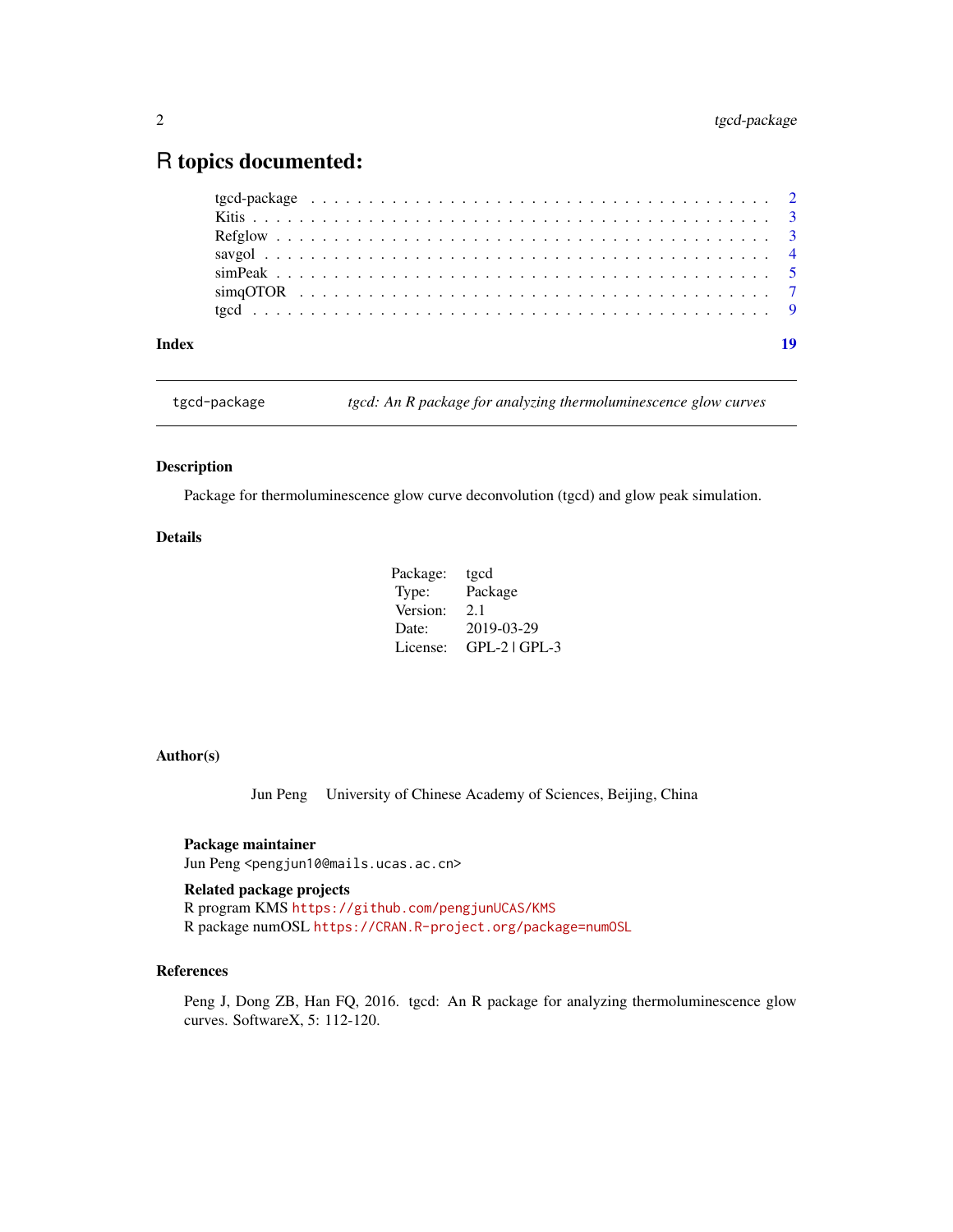<span id="page-2-0"></span>

#### Description

A total of 22 glow curves provided by George Kitis.

#### Usage

```
data(Kitis)
```
#### Format

A list that contains 22 thermoluminescence glow curves.

#### Details

This object contains 22 thermoluminescence glow curves (x001 to x022) provided by George Kitis.

#### Examples

```
# Load package "tgcd".
 require(tgcd)
 data(Kitis)
```
names(Kitis)

Refglow *Reference glow curves*

#### Description

Synthetic and measured thermoluminescence glow curves from the GLOCANIN project.

#### Usage

data(Refglow)

#### Format

A list that contains 10 thermoluminescence glow curves.

#### Details

This object contains 10 thermoluminescence glow curves (x001 to x010) from the GLOCANIN project (Bos et al., 1993, 1994).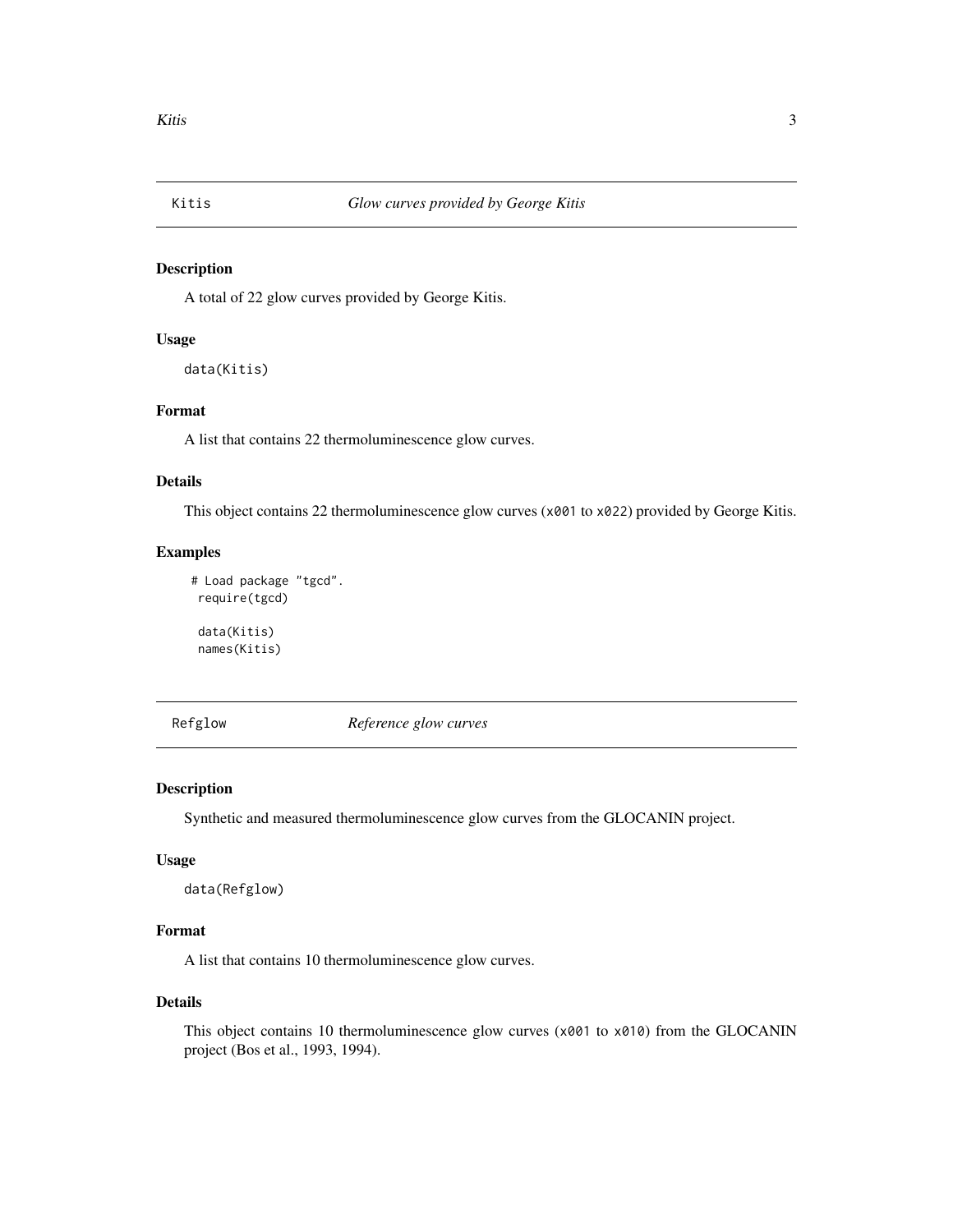#### <span id="page-3-0"></span>References

Bos AJJ, Piters TM, Gomez Ros JM, Delgado A, 1993. An intercomparison of glow curve analysis computer programs: I. Synthetic glow curves. Radiation Protection Dosimetry, 47(1-4), 473-477.

Bos AJJ, Piters TM, Gomez Ros JM, Delgado A, 1994. An intercomparison of glow curve analysis computer programs: II. Measured glow curves. Radiation Protection Dosimetry, 51(4): 257-264.

#### Examples

```
# Load package "tgcd".
require(tgcd)
data(Refglow)
names(Refglow)
```
<span id="page-3-1"></span>savgol *Apply a Savitzky-Golay algorithm to smooth thermoluminescence glow curves*

#### Description

Smooth thermoluminescence glow curves with a Savitzky-Golay smoothing filter and calculate derivatives.

#### Usage

savgol(y, drv, hwd =  $3 * (drv + 2)$ , pod = 4)

#### Arguments

| y   | numeric ( <b>required</b> ): the data to be filtered                      |
|-----|---------------------------------------------------------------------------|
| drv | integer ( <b>required</b> ): the order of the derivative to be calculated |
| hwd | integer (with default): half width of the segement used for filter        |
| pod | integer (with default): order of the polynomial used for filter           |

#### Details

The Savitzky-Golay smoothing algorithm is particularly good at preserving lineshape while removing high frequency squiggles (Press et al., 1986). The procedure can be used to calculate derivatives of thermoluminescence data to identify the location of glow peaks.

#### Value

The filtered signal, which has the same length as y.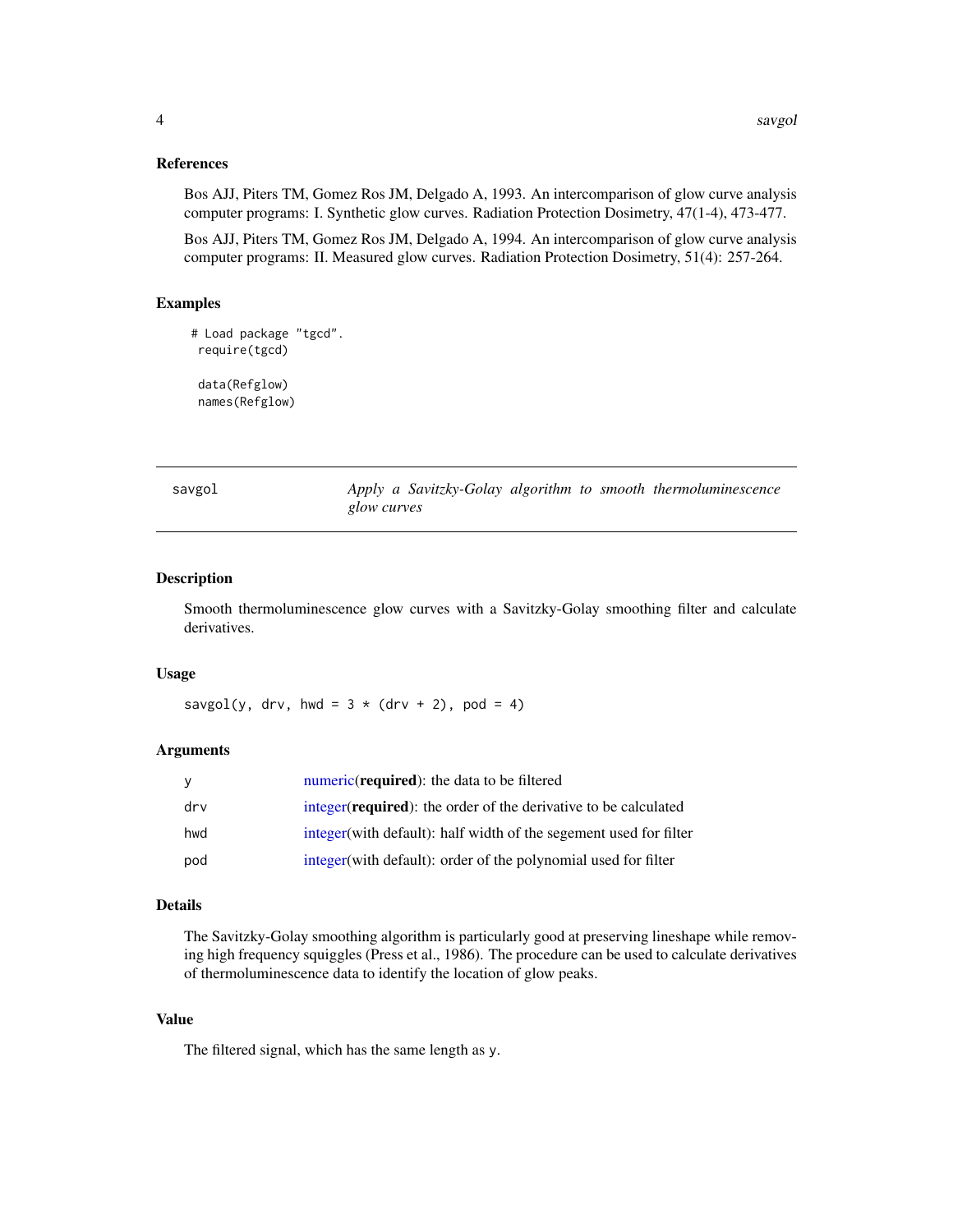#### <span id="page-4-0"></span>simPeak 5

#### References

Press WH, Teukolsky SA, Vetterling WT, Flannery BP, 1986. Numberic recipes in Fortran 77, the Art of Scientific Computing, second edition.

#### See Also

[tgcd](#page-8-1)

### Examples

```
library(tgcd)
data(Refglow)
x <- Refglow$x009[,1]
y <- Refglow$x009[,2]
y0 <- savgol(y, drv=0)
dy <- savgol(y, drv=1)
plot(x, y, type="p", pch=21, bg="black")
points(x, y0, type="l", col="blue", lwd=2)
plot(x, dy, type="l", col="blue", lwd=2)
abline(h=0, lty="dashed", col="red", lwd=2)
```
<span id="page-4-1"></span>simPeak *Thermoluminescence glow peak simulation*

#### Description

Simulating first-order, second-order, or general-order glow peaks.

#### Usage

```
simPeak(temps, n0, Nn = NULL, bv = NULL, ff,
       ae, hr, typ = c("f", "s", "g"),
       outfile = NULL, plot = TRUE)
```
#### Arguments

| temps | $vector(\text{required})$ : temperature values $(K)$ where the values of the thermolumi-<br>nescence intensity will be computed. It needs to be sorted increasingly. A vector<br>of temperature values may be generated using the internal function seq |
|-------|---------------------------------------------------------------------------------------------------------------------------------------------------------------------------------------------------------------------------------------------------------|
| n0    | numeric( <b>required</b> ): initial concentration of trapped electrons $(1/cm23)$                                                                                                                                                                       |
| Nn    | numeric( <b>required</b> ): total concentration of the traps in the crystal $(1/\text{cm}^2)$                                                                                                                                                           |
| bv    | numeric( <b>required</b> ): order number for the general order glow peak                                                                                                                                                                                |
| ff    | numeric( <b>required</b> ): the frequency factor $(1/s)$                                                                                                                                                                                                |
|       |                                                                                                                                                                                                                                                         |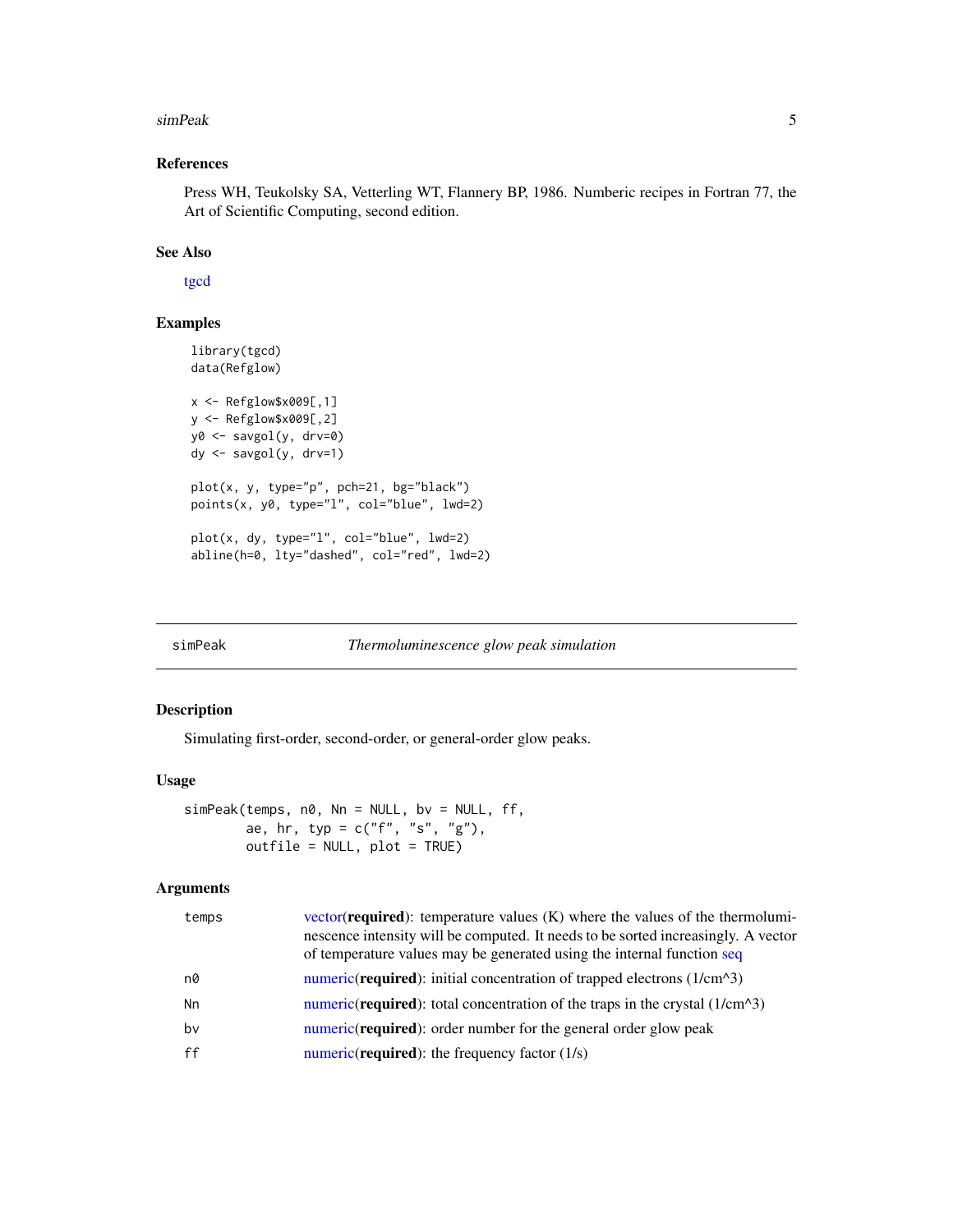<span id="page-5-0"></span>

| ae      | numeric( <b>required</b> ): the activation energy $(eV)$                                                                                                                        |
|---------|---------------------------------------------------------------------------------------------------------------------------------------------------------------------------------|
| hr      | numeric(with default): the linear heating rate $(K/s)$                                                                                                                          |
| typ     | character (with default): the type of a glow peak, typ="f" means first-order,<br>typ="s" means second-order, typ="g" means general-order, default typ="f"                       |
| outfile | character (optional): if specified, simulated intensities of glow peaks will be writ-<br>ten to a file named "outfile" in CSV format and saved to the current work<br>directory |
| plot    | logical(with default): draw a plot according to the simulated glow peak or not                                                                                                  |

#### Details

Function [simPeak](#page-4-1) simulates glow peaks of various orders. The first-, second-, and general-order glow peak can be simulated using the following three ordinary equations, respectively (Pagonis et al., 2006):

$$
\frac{d_n}{d_T} = \frac{-nSexp(-\frac{E}{kT})}{\beta}
$$
\n
$$
\frac{d_n}{d_T} = \frac{-n^2Sexp(-\frac{E}{kT})}{N_n\beta}
$$
\n
$$
\frac{d_n}{d_T} = \frac{-n^bSexp(-\frac{E}{kT})}{N_n\beta}
$$

where *n* is the concentration of trapped electrons,  $\frac{d_n}{dr}$  the rate of change of the concentration of trapped electrons, S the frequency factor, E the activation energy, T the absolute temperature,  $k$ the Boltzmann constant,  $N_n$  the total concentration of the traps in the crystal, b the b value (kinetic order), and  $\beta$  the linear heating rate.

The ordinary equation is solved by the Fortran 77 subroutine *lsoda* (original version written by Linda R. Petzold and Alan C. Hindmarsh available at Netlib: <http://www.netlib.org/odepack/>, modified version by R. Woodrow Setzer from the R package *deSolve* (Soetaert et al., 2010) available at CRAN: <https://CRAN.R-project.org/package=deSolve>).

#### Value

Return an invisible list containing the following elements:

| temps | a vector of temperature values                                                                                                                                                                                                                                                                                                                                                                                                                                                                                                  |
|-------|---------------------------------------------------------------------------------------------------------------------------------------------------------------------------------------------------------------------------------------------------------------------------------------------------------------------------------------------------------------------------------------------------------------------------------------------------------------------------------------------------------------------------------|
| t1    | values of the thermoluminescence intensity                                                                                                                                                                                                                                                                                                                                                                                                                                                                                      |
| n     | variation of concentration of trapped electrons with temperature                                                                                                                                                                                                                                                                                                                                                                                                                                                                |
| sp    | parameters used for describing the shape of a glow peak (Pagonis et al., 2006):<br>the temperature corresponding to half intensity on the left side of the peak (T1);<br>the temperature corresponding to half intensity on the right side of the peak (T2);<br>the temperature corresponding to maximum intensity (Tm);<br>the half-width at the left side of the peak $(d1=Tm-T1)$ ;<br>the half-width at the right side of the peak $(d2=T2-Tm)$ ;<br>the total half-width $(thw=d1+d2);$<br>the symmetry factor (sf=d2/thw) |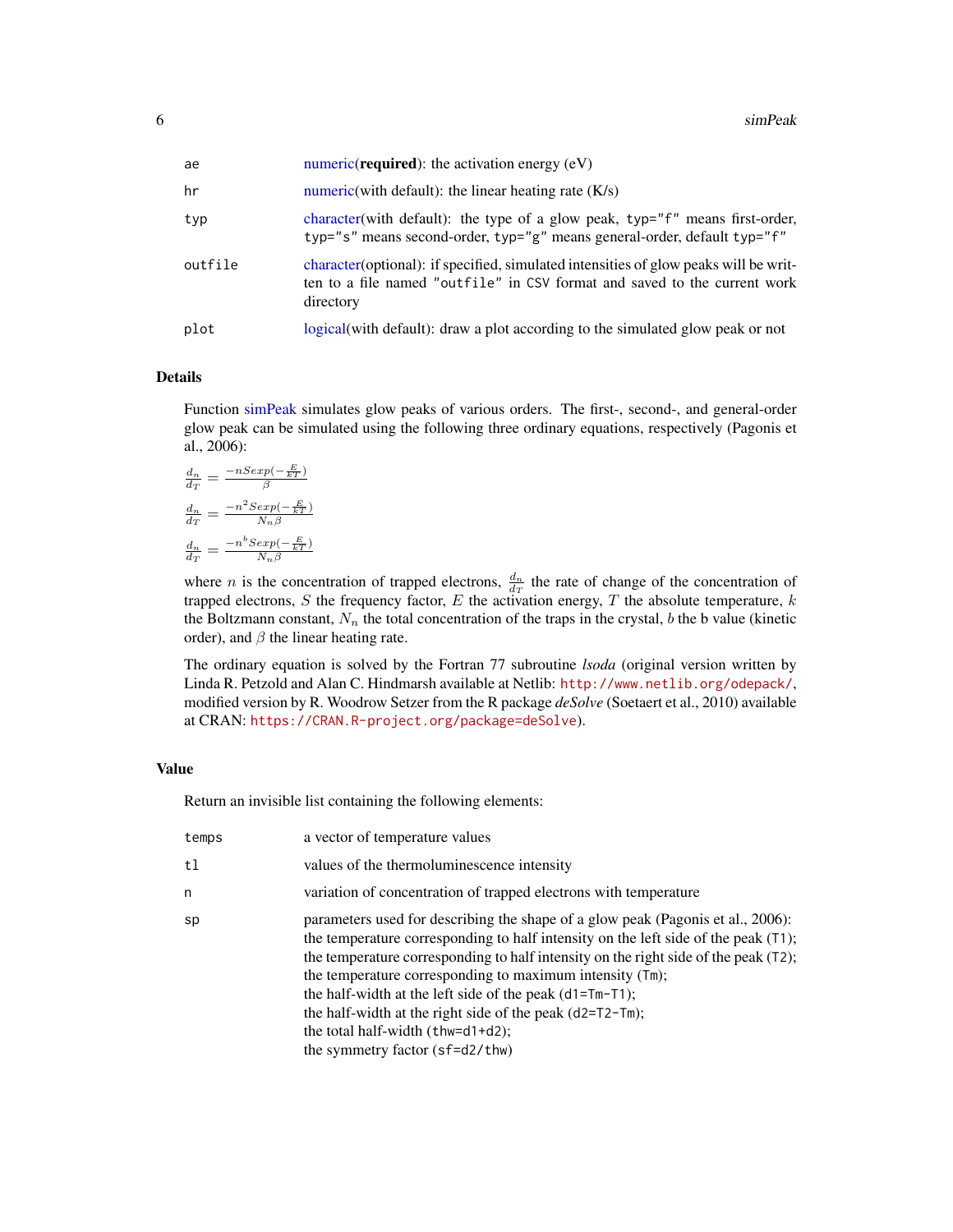#### <span id="page-6-0"></span>simqOTOR 7

#### References

Pagonis V, Kitis G, Furetta C, 2006. Numerical and practical exercises in thermoluminescence. Springer Science & Business Media.

Soetaert K, Petzoldt T, Setzer RW, 2010. Solving Differential Equations in R: Package deSolve. Journal of Statistical Software, 33(9): 1-25.

#### See Also

[tgcd;](#page-8-1) [simqOTOR](#page-6-1)

#### Examples

```
# Simulate second-order glow peaks with various
# initial electron trap concentration (n0).
 temps <- seq(400, 600, by=0.5)
peak1 <- simPeak(temps, n0=0.2e10, Nn=1e10,
  ff=1e19, ae=2.0, hr=1, typ="s")
peak2 <- simPeak(temps, n0=0.4e10, Nn=1e10,
  ff=1e19, ae=2.0, hr=1, typ="s")
peak3 <- simPeak(temps, n0=0.6e10, Nn=1e10,
  ff=1e19, ae=2.0, hr=1, typ="s")
peak4 <- simPeak(temps, n0=0.8e10, Nn=1e10,
  ff=1e19, ae=2.0, hr=1, typ="s")
peak5 <- simPeak(temps, n0=1.0e10, Nn=1e10,
  ff=1e19, ae=2.0, hr=1, typ="s")
peaks <- cbind(peak1$tl, peak2$tl, peak3$tl, peak4$tl, peak5$tl)
matplot(temps, peaks, type="l", lwd=2, lty="solid",
  xlab="Temperature (K)", ylab="TL intensity (counts)")
```
<span id="page-6-1"></span>

#### Description

Simulating glow peaks according to the one trap-one recombination center (OTOR) model using the quasi-equilibrium approximation.

#### Usage

simqOTOR(temps, n0, Nn, Ah, An, ff, ae, hr, outfile = NULL, plot = TRUE)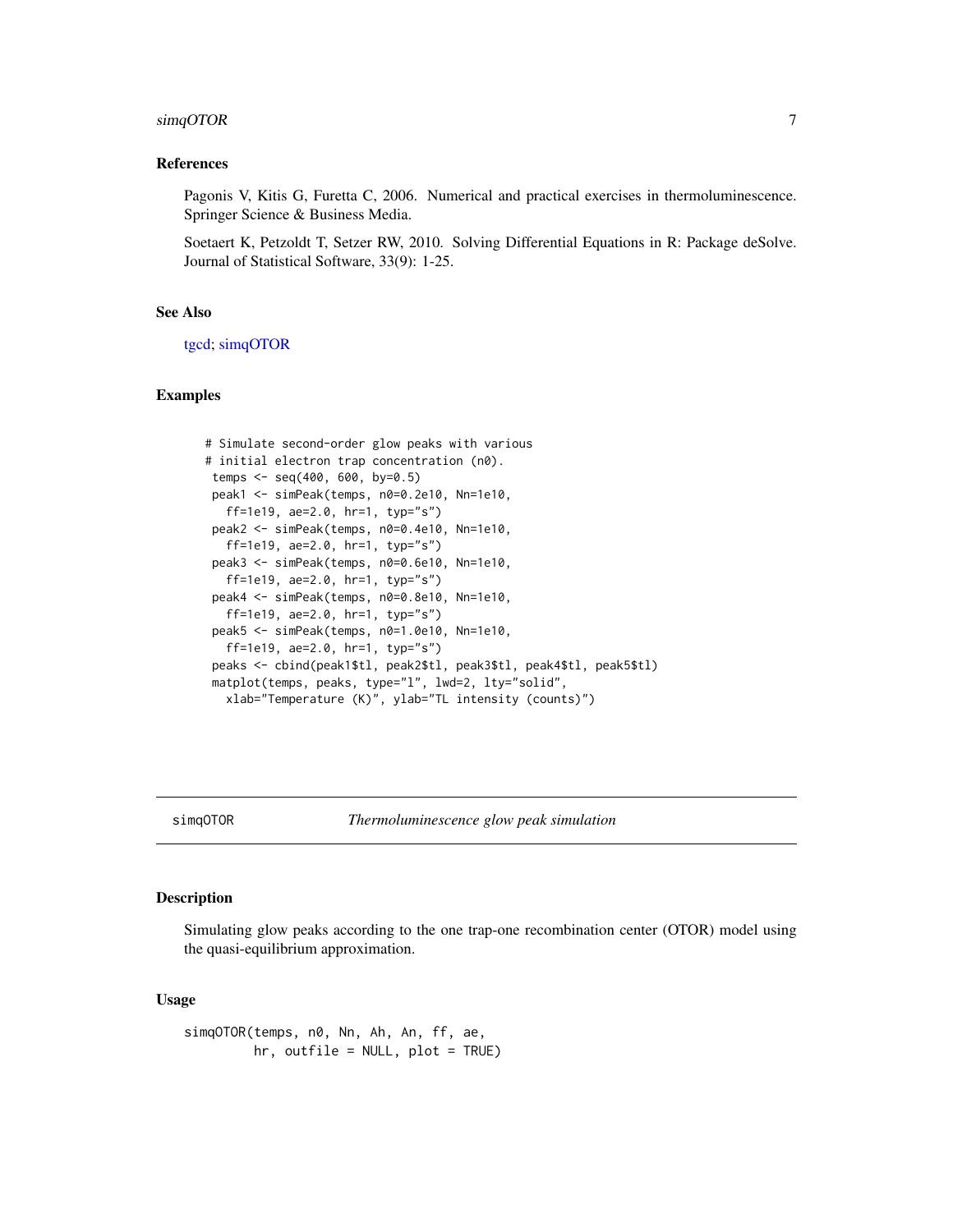#### <span id="page-7-0"></span>Arguments

| temps   | vector( <b>required</b> ): temperature values $(K)$ where the values of the thermolumi-<br>nescence intensity will be computed, it needs to be sorted increasingly             |
|---------|--------------------------------------------------------------------------------------------------------------------------------------------------------------------------------|
| n0      | numeric(required): initial concentration of trapped electrons (1/cm^3)                                                                                                         |
| Nn      | numeric( <b>required</b> ): total concentration of the traps in the crystal $(1/\text{cm}^2)$                                                                                  |
| Ah      | numeric (optional): probability coefficient of electron recombining with holes in<br>the recombination center $\text{(cm}^{\wedge}3\text{/s)}$                                 |
| An      | numeric (optional): probability coefficient of electron retrapping in the traps<br>$\text{(cm}^{\text{A}}\text{3/s)}$                                                          |
| ff      | numeric( <b>required</b> ): the frequency factor $(1/s)$                                                                                                                       |
| ae      | $numeric$ ( <b>required</b> ): the activation energy $(eV)$                                                                                                                    |
| hr      | numeric (with default): the linear heating rate $(K/s)$                                                                                                                        |
| outfile | character(optional): if specified, simulated intensities of glow peaks will be writ-<br>ten to a file named "outfile" in CSV format and saved to the current work<br>directory |
| plot    | logical (with default): draw a plot according to the simulated glow peak or not                                                                                                |

#### Details

Function [simqOTOR](#page-6-1) simulates a synthetic glow peak according to the OTOR model using the quasiequilibrium approximation. This function may be used to simulating glow peaks of first-, second-, and general-order, depending on the given kinetic parameters. The approximate equation of the OTOR model derived using the quasi-equilibrium approximation can be described by (Pagonis et al., 2006):

 $\frac{d_n}{d_T} = \frac{-A_h n^2 \text{S} exp(-\frac{E}{kT})}{[nA_h + (N_n - n)A_n]\beta}$ 

where *n* is the concentration of trapped electrons,  $\frac{d_n}{dr}$  the rate of change of the concentration of trapped electrons, S the frequency factor, E the activation energy, T the absolute temperature,  $k$  the Boltzmann constant,  $N_n$  the total concentration of the traps in the crystal,  $A_h$  the probability coefficient of electron recombining with holes in the recombination center,  $A_n$  the probability coefficient of electron retrapping in the traps, and  $\beta$  the linear heating rate.

The ordinary equation is solved by the Fortran 77 subroutine *lsoda* (original version written by Linda R. Petzold and Alan C. Hindmarsh available at Netlib: <http://www.netlib.org/odepack/>, modified version by R. Woodrow Setzer from the R package *deSolve* (Soetaert et al., 2010) available at CRAN: <https://CRAN.R-project.org/package=deSolve>).

#### Value

Return an invisible list containing the following elements:

| temps | a vector of temperature values                                                                |
|-------|-----------------------------------------------------------------------------------------------|
| tl.   | values of the thermoluminescence intensity                                                    |
| n     | variation of concentration of trapped electrons with temperature                              |
| sp    | parameters used for describing the shape of a glow peak, see function simpleak<br>for details |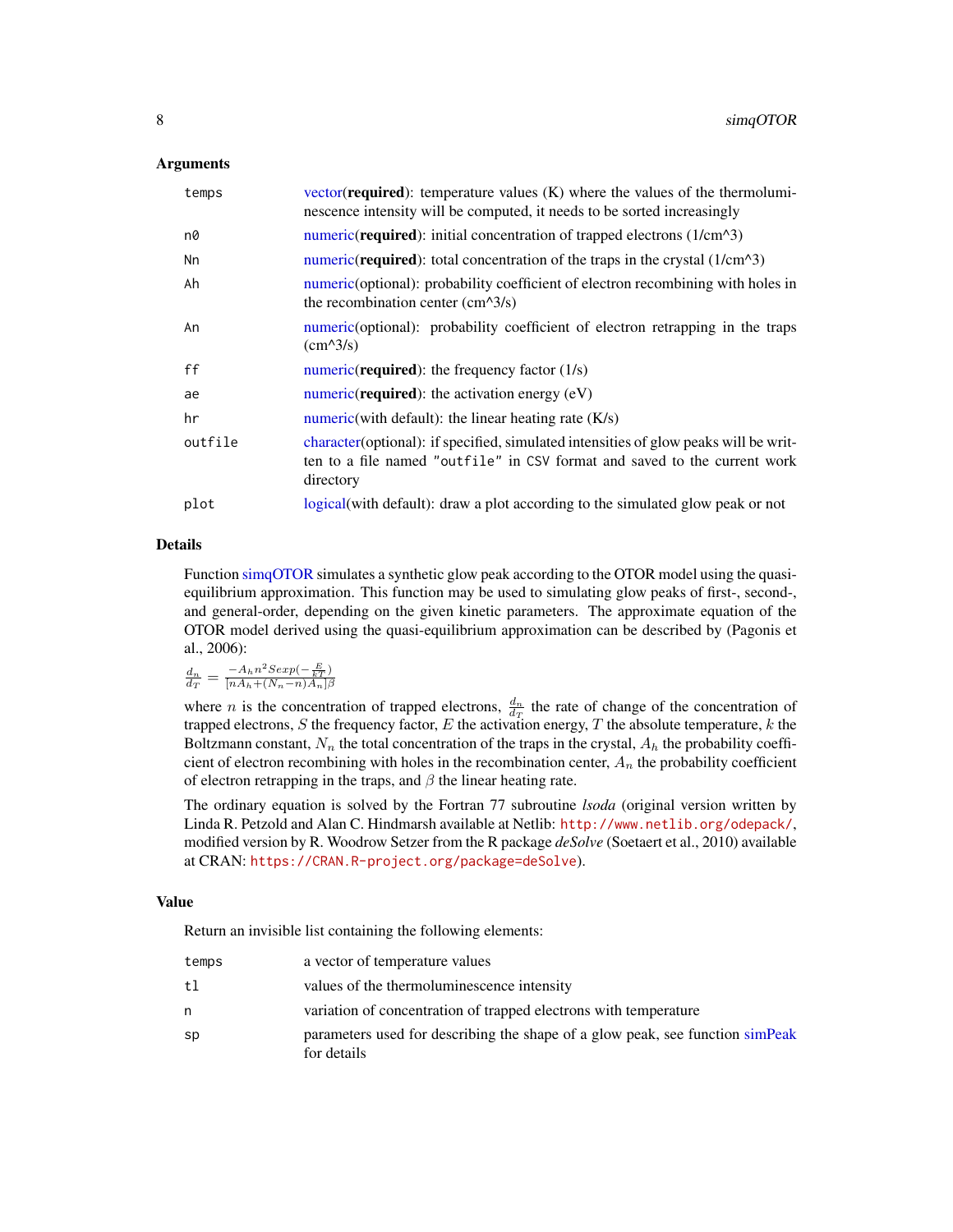<span id="page-8-0"></span>tgcd and the state of the state of the state of the state of the state of the state of the state of the state o

#### References

Pagonis V, Kitis G, Furetta C, 2006. Numerical and practical exercises in thermoluminescence. Springer Science & Business Media.

Soetaert K, Petzoldt T, Setzer RW, 2010. Solving Differential Equations in R: Package deSolve. Journal of Statistical Software, 33(9): 1-25.

#### See Also

[tgcd;](#page-8-1) [simPeak](#page-4-1)

#### Examples

```
# Synthesizing a glow curve consisting of five glow peaks.
 temps <- seq(330, 730, by=0.5)
peak1 <- simqOTOR(temps, n0=0.7e10, Nn=1e10, Ah=1e-3, An=1e-7,
  ff=1e14, ae=1.5, hr=1, outfile = NULL, plot = TRUE)
 peak2 <- simqOTOR(temps, n0=0.5e10, Nn=1e10, Ah=1e-7, An=1e-7,
  ff=1e17, ae=1.9, hr=1, outfile = NULL, plot = TRUE)
 peak3 <- simqOTOR(temps, n0=0.2e10, Nn=1e10, Ah=1e-5, An=1e-7,
  ff=1e15, ae=1.45, hr=1, outfile = NULL, plot = TRUE)
 peak4 <- simqOTOR(temps, n0=0.2e10, Nn=1e10, Ah=1e-5, An=1e-7,
  ff=1e9, ae=0.85, hr=1, outfile = NULL, plot = TRUE)
 peak5 <- simqOTOR(temps, n0=0.3e10, Nn=1e10, Ah=1e-7, An=1e-7,
  ff=1e11, ae=1.4, hr=1, outfile = NULL, plot = TRUE)
 peaks <- cbind(peak1$tl, peak2$tl, peak3$tl, peak4$tl, peak5$tl,
  peak1$tl+peak2$tl+peak3$tl+peak4$tl+peak5$tl)
 matplot(temps, y=peaks, type="l", lwd=2, lty="solid",
  xlab="Temperature (K)", ylab="TL intensity (counts)")
```
<span id="page-8-1"></span>tgcd *Thermoluminescence glow curve deconvolution (tgcd)*

#### **Description**

Thermoluminescence glow curve deconvolution according to various first-order, second-order, generalorder, and mixed-order empirical expressions.

#### Usage

```
tgcd(Sigdata, npeak, model = "lw", subBG = FALSE, pickp = "d2",
     pickb = "d0", nstart = 60, kkf = 0.03, mdt = NULL, mwt = NULL,
     mr = NULL, edit.inis = TRUE, inisPAR = NULL, inisBG = NULL,
     hr = NULL, hwd = NULL, pod = NULL, plot = TRUE, outfile = NULL)
```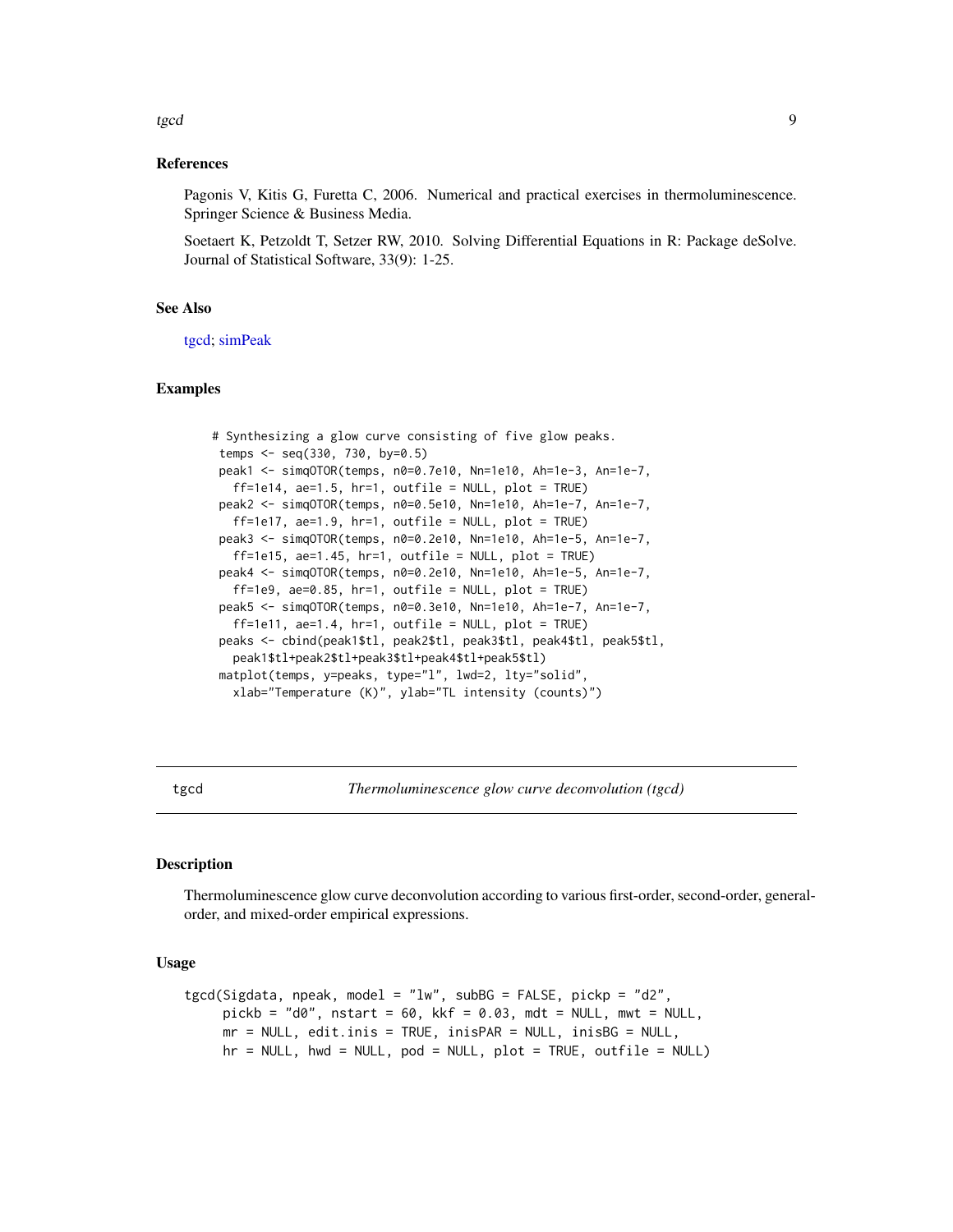### <span id="page-9-0"></span>Arguments

| Sigdata   | matrix(required): a 2-column matrix, temperature values and thermolumines-<br>cence signal values are stored in the first and second column, respectively                                                                                                                                                                                                                                                                                                          |
|-----------|--------------------------------------------------------------------------------------------------------------------------------------------------------------------------------------------------------------------------------------------------------------------------------------------------------------------------------------------------------------------------------------------------------------------------------------------------------------------|
| npeak     | integer(required): number of glow peaks, the allowed maximum number of<br>glow peaks is set equal to 13                                                                                                                                                                                                                                                                                                                                                            |
| model     | character(with default): model used for glow curve deconvolution, "f1", "f2",<br>and "f3" for first-order models, "s1", "s2" for second-order models, "g1",<br>"g2", "g3" for general-order models, "1w" for the Lambert W (Wright Omega)<br>function, "m1", "m2", and "m3" for the mixed-order models (see Details)                                                                                                                                               |
| subBG     | logical(with default): whether the user want to subtract the background during<br>the deconvolution                                                                                                                                                                                                                                                                                                                                                                |
| pickp     | character(with default): mode used for initialization of kinetic parameters if<br>inisPAR=NULL, "d0" and "d01" prompt the user to click with a mouse on the<br>original and log-scale glow curves respectively to locate each glow peak, "d1",<br>"d2", "d3", and "d4" prompt the user to click with a mouse on the first-, second-<br>, third-, and fourth-derivative of the glow curve respectively to locate each glow<br>peak                                  |
| pickb     | character(with default): mode used for initialization of background parameters<br>if inisBG=NULL, "d0" and "d01" prompt the user to click with a mouse on<br>the original and log-scale glow curves respectively to initilize the background<br>parameters                                                                                                                                                                                                         |
| nstart    | integer(with default): number of trials performed in a "trial-and-error" protocol,<br>the upper limit is set equal to 10000                                                                                                                                                                                                                                                                                                                                        |
| kkf       | numeric(with default): factor controlling the range of values from which ran-<br>dom starting parameters will be generated during the "trial-and-error" protocol,<br>0 <kkf<1. be="" example,="" for="" generated<br="" if="" kinetic="" kkf="0.03" parameters="" then="" will="">uniformly between (1.0-kkf)*inisPAR and (1.0+kkf)*inisPAR and back-<br/>ground parameters will be generated uniformly between (1.0-kkf)*inisBG<br/>and (1.0+kkf)*inisBG</kkf<1.> |
| mdt       | numeric(optional): allowed minimum distance between Tm values of glow peaks.<br>A larger mdt prevents the appearance of strongly overlapping peaks                                                                                                                                                                                                                                                                                                                 |
| mwt       | numeric(optional): allowed maximum total half-width of deconvoluted glow<br>peaks. A smaller mwt prevents the appearance of glow peaks with large total<br>half-width                                                                                                                                                                                                                                                                                              |
| mr        | numeric(optional): allowed minimum resolution of glow peaks. A larger mr<br>prevents the appearance of strongly overlapping peaks                                                                                                                                                                                                                                                                                                                                  |
| edit.inis | logical(with default): whether the user want to further modify, constrain, or fix<br>the initialized kinetic (and/or background) parameters through an automatically<br>generated Dialog Table                                                                                                                                                                                                                                                                     |
| inisPAR   | matrix (optional): a matrix (3 or 4 columns) used for storing initial kenetic pa-<br>rameters Im, E, Tm, b (or R, a) (see Examples)                                                                                                                                                                                                                                                                                                                                |
| inisBG    | vector(optional): a 4-element vector used for storing initial background param-<br>eters A, B, C, and D used for background subtraction (see Examples)                                                                                                                                                                                                                                                                                                             |
| hr        | numeric(optional): linear heating rate used for calculating the frequency factor                                                                                                                                                                                                                                                                                                                                                                                   |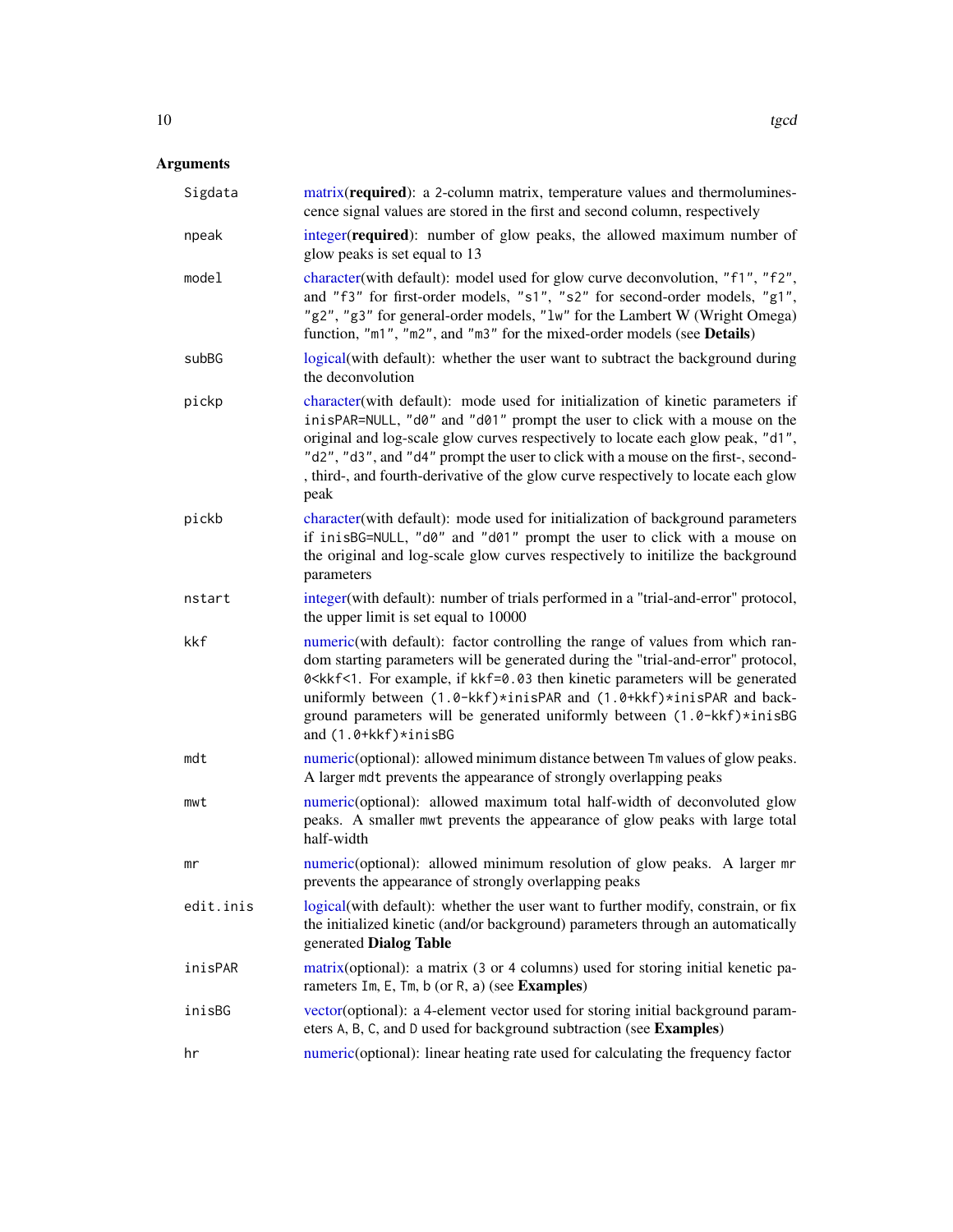<span id="page-10-0"></span>

| hwd     | integer (with default): half width (length) of the segement used for Savitzky-<br>Golay smoothing                                                                                 |
|---------|-----------------------------------------------------------------------------------------------------------------------------------------------------------------------------------|
| pod     | integer (with default): order of the polynomial used for Savitzky-Golay smooth-<br>1 <sup>n</sup>                                                                                 |
| plot    | logical (with default): draw a plot according to the fitting result or not                                                                                                        |
| outfile | character (optional): if specified, fitted signal values for each glow peak will be<br>written to a file named "outfile" in CSV format and saved to the current work<br>directory |

#### Details

Function [tgcd](#page-8-1) is used for deconvolving thermoluminescence glow curves according to various kinetic models. In the text below,  $I(T)$  is the thermoluminescence intensity as function of temperature  $T$ ,  $E$  the activation energyin ev,  $k$  the Boltzmann constant in eV/k,  $T$  the temperature in K with constant heating rate K/s,  $T_m$  the temperature at maximum thermoluminescence intensity in K,  $I_m$ the maximum intensity, b is an extra parameter (the kinetic order) in application of a general-order model, R is an extra parameter in application of the Lambert W (Wright Omega) function, and  $\alpha$  is an extra parameter in application of the mixed-order models.

**First-order** glow peaks appear if the recombination probability  $(A_m)$  is greater than that of retrapping (A\_n) during excitation. The three parameters describing a glow peak are:  $I_m$ , E, and  $T_m$ . Three empirical expressions describing first-order glow peaks are available in function [tgcd:](#page-8-1) <1>The first type of first-order empirical expression (model="f1") is (Bos et al., 1993a)

$$
I(T)=I_m exp(\frac{E}{kT_m}-\frac{E}{kT})exp[\frac{E}{kT_m}\alpha(\frac{E}{kT_m})-(\frac{T}{T_m})\alpha(\frac{E}{kT})exp(\frac{E}{kT_m}-\frac{E}{kT})]
$$

where  $\alpha(x)$  is a quotient of 4th-order polynomials of the form

$$
\alpha(x) = \frac{a_0 + a_1 x + a_2 x^2 + a_3 x^3 + x^4}{b_0 + b_1 x + b_2 x^2 + b_3 x^3 + x^4}
$$

 $a_0 = 0.267773734, a_1 = 8.6347608925, a_2 = 8.059016973, a_3 = 8.5733287401,$  $b_0 = 3.9584969228, b_1 = 21.0996530827, b_2 = 25.6329561486, b_3 = 9.5733223454$ 

<2>The second type of first-order empirical expression (model="f2") is (Kitis et al., 1998)

$$
I(T) = I_m exp[1 + \frac{E}{kT} \frac{T - T_m}{T_m} - \frac{T^2}{T_m^2} exp(\frac{E}{kT} \frac{T - T_m}{T_m})(1 - \frac{2kT}{E}) - \frac{2kT_m}{E}]
$$

<3>The third type of first-order function fits a weibull function (model="f3") (Pagonis et al., 2001)

$$
I(T) = 2.713I_m \left(\frac{T - T_m}{b} + 0.996\right)^{15} exp\left[-\left(\frac{T - T_m}{b} + 0.996\right)^{16}\right]
$$
  
where  $b = \sqrt{\frac{242.036T_m^3 k^2}{(E + T_m k)^2 - 7T_m^2 k^2}}$ 

Second-order glow peaks appear if the re-trapping probability is comparable with or greater than that of recombination during excitation. The three parameters describing a glow peak are the same as those of first-orders. Two empirical expressions describing second-order glow peaks are available in function [tgcd:](#page-8-1)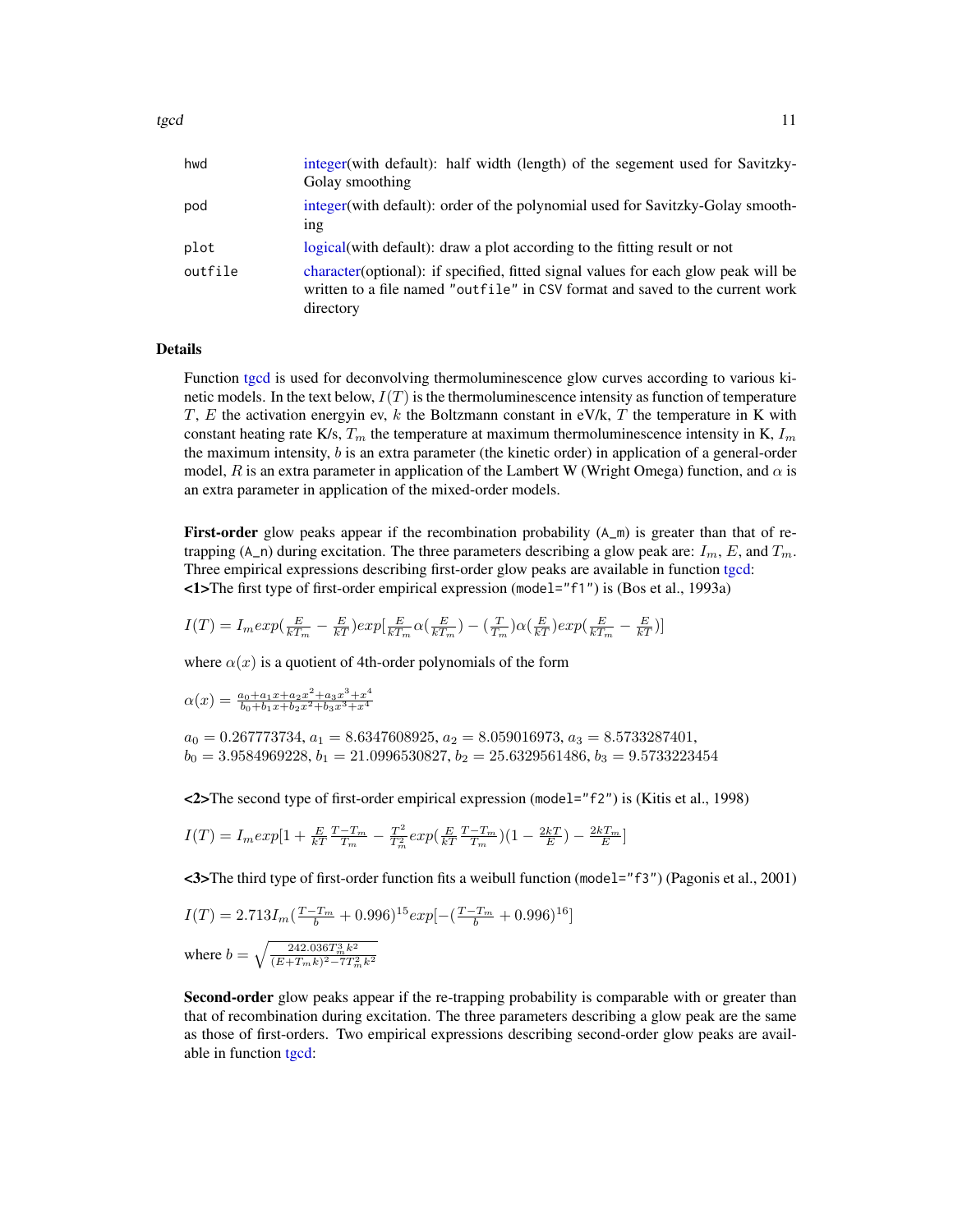<4>The first type of second-order empirical expression (model="s1") is (Kitis et al., 1998)

$$
I(T) = 4I_m exp(\frac{E}{kT} \frac{T - T_m}{T_m})[\frac{T^2}{T_m^2} (1 - \frac{2kT}{E}) exp(\frac{E}{kT} \frac{T - T_m}{T_m}) + 1 + \frac{2kT_m}{E}]^{-2}
$$

<5>The second type of second-order function fit a logistic asymmetric function (model="s2") (Pagonis and Kitis, 2001)

$$
I(T) = 5.2973I_m[1 + exp(-(\frac{T - T_m}{a_2} + 0.38542))]^{-2.4702}exp[-(\frac{T - T_m}{a_2} + 0.38542)]
$$
  
where  $a_2 = \sqrt{\frac{1.189T_m^4 k^2}{E^2 + 4ET_m k}}$ 

General-order glow peaks are produced in intermediate cases (neither of first-order, nor of secondorder). The four parameters describing a glow peak are:  $I_m$ ,  $E$ ,  $T_m$ , and b. Three empirical expressions describing general-order glow peaks are available in function [tgcd:](#page-8-1)

<6>The first type of general-order empirical expression (model="g1") is (Kitis et al., 1998)

$$
I(T) = I_m b^{\frac{b}{b-1}} exp(\frac{E T - T_m}{T_m}) [(b-1)(1 - \frac{2kT}{E}) \frac{T^2}{T_m^2} exp(\frac{E T - T_m}{kT T_m}) + 1 + \frac{2kT_m(b-1)}{E}]^{-\frac{b}{b-1}}
$$

 $\langle 7 \rangle$ The second type of general-order empirical expression (model="g2") is (Gomez-Ros and Kitis, 2002)

$$
I(T) = I_m exp(\frac{E}{kT_m} - \frac{E}{kT})[1 + \frac{b-1}{b} \frac{E}{kT_m} (\frac{T}{T_m} exp(\frac{E}{kT_m} - \frac{E}{kT})F(\frac{E}{kT}) - F(\frac{E}{kT_m}))]^{-\frac{b}{b-1}}
$$

where  $F(x)$  is a rational approximation function of the form

$$
F(x) = 1 - \frac{a_0 + a_1 x + x^2}{b_0 + b_1 x + x^2}
$$
  
\n
$$
a_0 = 0.250621, a_1 = 2.334733, b_0 = 1.681534, b_1 = 3.330657
$$

<8>The third type of general-order empirical expression (model="g3") is (Gomez-Ros and Kitis, 2002)

$$
I(T) = I_m exp(\frac{E}{kT_m^2}(T - T_m))[\frac{1}{b} + \frac{b-1}{b}exp(\frac{E}{kT_m^2}(T - T_m))]^{-\frac{b}{b-1}}
$$

<9>Recently the semi-analytical expression derived from the one trap-one recombination (OTOR) model has also been applied to fit general-order glow peaks, by using either the Lambert W function (Kitis and Vlachos, 2013; Sadek et al., 2015; Kitis et al., 2016) or the Wright Omega function (Singh and Gartia, 2013; 2014; 2015). The four parameters describing a glow peak are:  $I_m$ ,  $E$ ,  $T_m$ , and an extra parameter  $R = \frac{A_n}{A_m} < 1$ , The semi-analytical expression can be described as (model="lw")

$$
I(T) = I_m exp(\frac{E T_m - T}{T_m}) \frac{\omega(Z_m) + [\omega(Z_m)]^2}{\omega(Z) + [\omega(Z)]^2}
$$

where 
$$
Z_m = \frac{R}{1-R} - log\left[\frac{1-R}{R} + \frac{Eexp(\frac{E}{kT_m})}{kT_m^2(1-1.05R^{1.26})}\right]F(T_m, E),
$$
  
and  $Z = \frac{R}{1-R} - log\left[\frac{1-R}{R} + \frac{Eexp(\frac{E}{kT_m})}{kT_m^2(1-1.05R^{1.26})}\right]F(T, E),$   
 $F(T_m, E) = T_m exp(-\frac{E}{kT_m}) + \frac{E}{k} Ei(-\frac{E}{kT_m}),$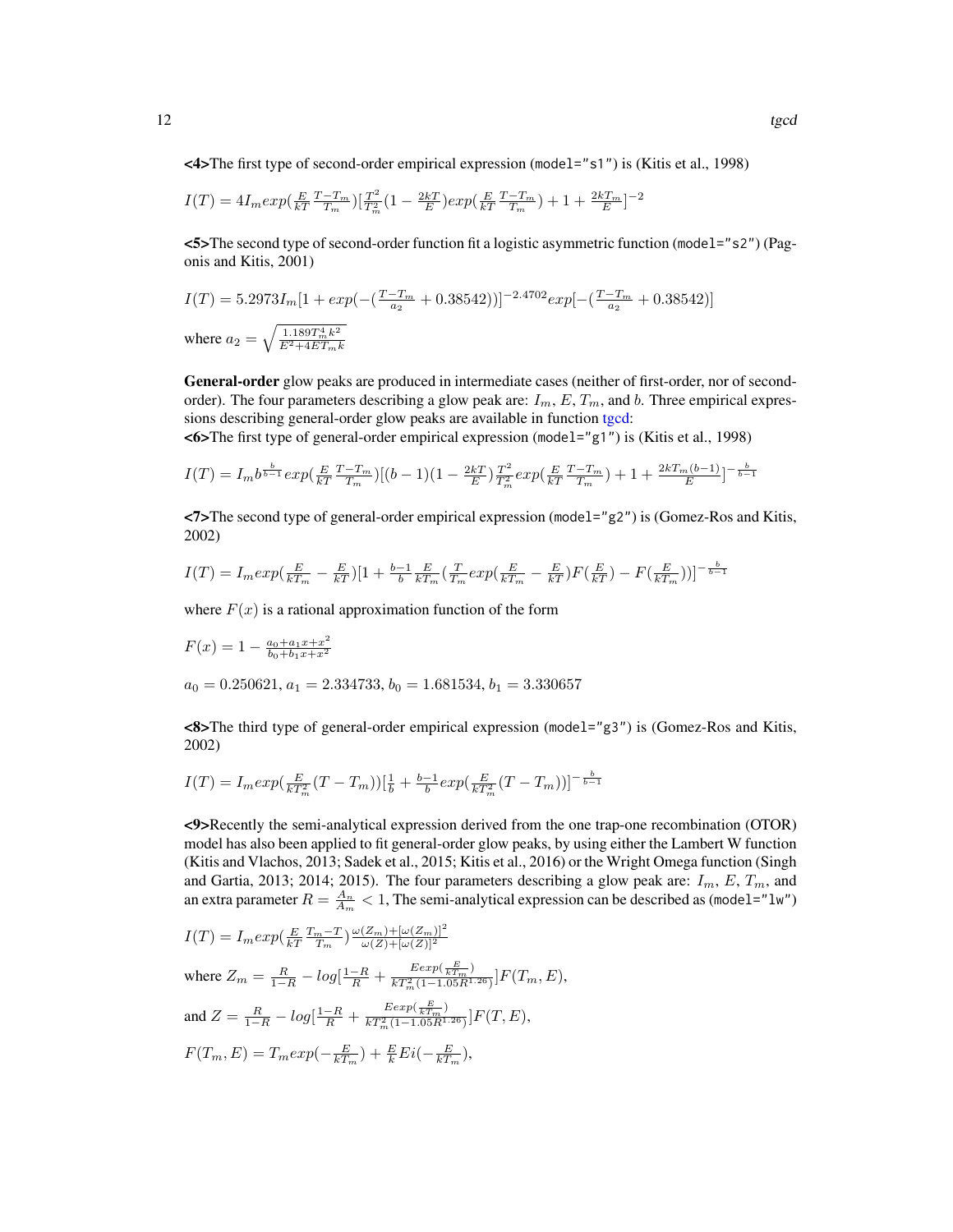$$
F(T, E) = T \exp(-\frac{E}{kT}) + \frac{E}{k} Ei(-\frac{E}{kT})
$$

where  $\omega(x)$  and  $Ei(x)$  are the wright Omega function and the exponential integral function for variable  $x$ , respectively. The Fortran 90 subroutine used for evaluating the Wright Omega function is transformed from the Matlab code provided by Andrew Horchler ([https://github.com/](https://github.com/horchler/wrightOmegaq) [horchler/wrightOmegaq](https://github.com/horchler/wrightOmegaq)). The Fortran 90 subroutine (original Fortran 77 version by William Cody) used for evaluating the Lambert W function written by John Burkardt is available at [http:](http://people.sc.fsu.edu/~jburkardt/f_src/toms743/toms743.f90) [//people.sc.fsu.edu/~jburkardt/f\\_src/toms743/toms743.f90](http://people.sc.fsu.edu/~jburkardt/f_src/toms743/toms743.f90). The Fortran 90 subroutine used for evaluating the exponential integral function is written by John Burkardt (original Fortran 77 version by William Cody) ([http://people.sc.fsu.edu/~jburkardt/f\\_src/toms715/](http://people.sc.fsu.edu/~jburkardt/f_src/toms715/toms715.f90) [toms715.f90](http://people.sc.fsu.edu/~jburkardt/f_src/toms715/toms715.f90)).

**Mixed-order** kinetic models introduce an extra parameter  $\alpha = \frac{n_0}{n_0 + M}$  where  $n_0$  is the initial filled concentration of the active traps and  $M$  that of the thermally disconnected deep traps (Sunta et al., 2002). The four parameters describing a glow peak are:  $I_m$ ,  $E$ ,  $T_m$ , and  $\alpha$ . Three empirical expressions describing mixed-order glow peaks are available in function [tgcd:](#page-8-1)

<10>The first type of mixed-order empirical expression (model="m1") is (Kitis and Gomez-Ros, 2000)

$$
I(T) = \frac{I_m[exp(\frac{1-2kT_m}{R_m}) - \alpha]^2 exp(\frac{E}{kT} \frac{T-T_m}{T_m}) exp(\frac{T^2}{T_m^2 R_m} exp(\frac{E}{kT} \frac{T-T_m}{T_m}) (1 - \frac{2kT}{E}))}{exp(\frac{1-2kT_m}{R_m})[exp(\frac{T^2}{T_m^2 R_m} exp(\frac{E}{kT} \frac{T-T_m}{T_m}) (1 - \frac{2kT}{E})] - \alpha]^2}
$$

where  $R_m = \frac{A_m + \alpha}{A_m - \alpha}$  and  $A_m = exp(\frac{A_m - \alpha}{A_m + \alpha}(1 - \frac{2kT_m}{E}))$ 

<11>The second type of mixed-order empirical expression (model="m2") is (Gomez-Ros and Kitis, 2002)

$$
I(T)=\tfrac{4I_mR_m^2exp(\frac{E}{kT_m}-\frac{E}{kT})exp[R_m\frac{E}{kT_m}( \frac{T}{T_m}exp(\frac{E}{kT_m}-\frac{E}{kT})F(\frac{E}{kT})-F(\frac{E}{kT_m}))]}{(1+R_m)[exp[R_m\frac{E}{kT_m}( \frac{T}{T_m}exp(\frac{E}{kT_m}-\frac{E}{kT})F(\frac{E}{kT})-F(\frac{E}{kT_m}))]-(1-R_m)]^2}
$$

where  $R_m = (1 - \alpha)(1 + 0.2922\alpha - 0.2783\alpha^2)$ 

$$
F(x) = 1 - \frac{a_0 + a_1 x + x^2}{b_0 + b_1 x + x^2}
$$

 $a_0 = 0.250621, a_1 = 2.334733, b_0 = 1.681534, b_1 = 3.330657$ 

<12>The third type of mixed-order empirical expression (model="m3") is (Vejnovic et al., 2008)

$$
I(T) = \frac{I_m \alpha (2-l)^2 exp[\frac{T^2}{T_m^2}(\frac{2}{l}-1) exp(\frac{E}{kT_m}\frac{T-T_m}{T_m})(1-\frac{2kT}{E})] exp(\frac{E}{kT_m}\frac{T-T_m}{T_m})}{(l-1)[exp[\frac{T^2}{T_m^2}(\frac{2}{l}-1) exp(\frac{E}{kT_m}\frac{T-T_m}{T_m})(1-\frac{2kT}{E})]-\alpha]^2}
$$

where  $\alpha = (l-1)exp[\frac{2-l}{l}(1-\frac{2kT_m}{E})]$ 

The **background** will be subtracted using the following expression if subBG=TRUE

$$
I(T) = A - \frac{B}{1 + exp[C(T - D)]}
$$

<span id="page-12-0"></span>tgcd  $\qquad$  13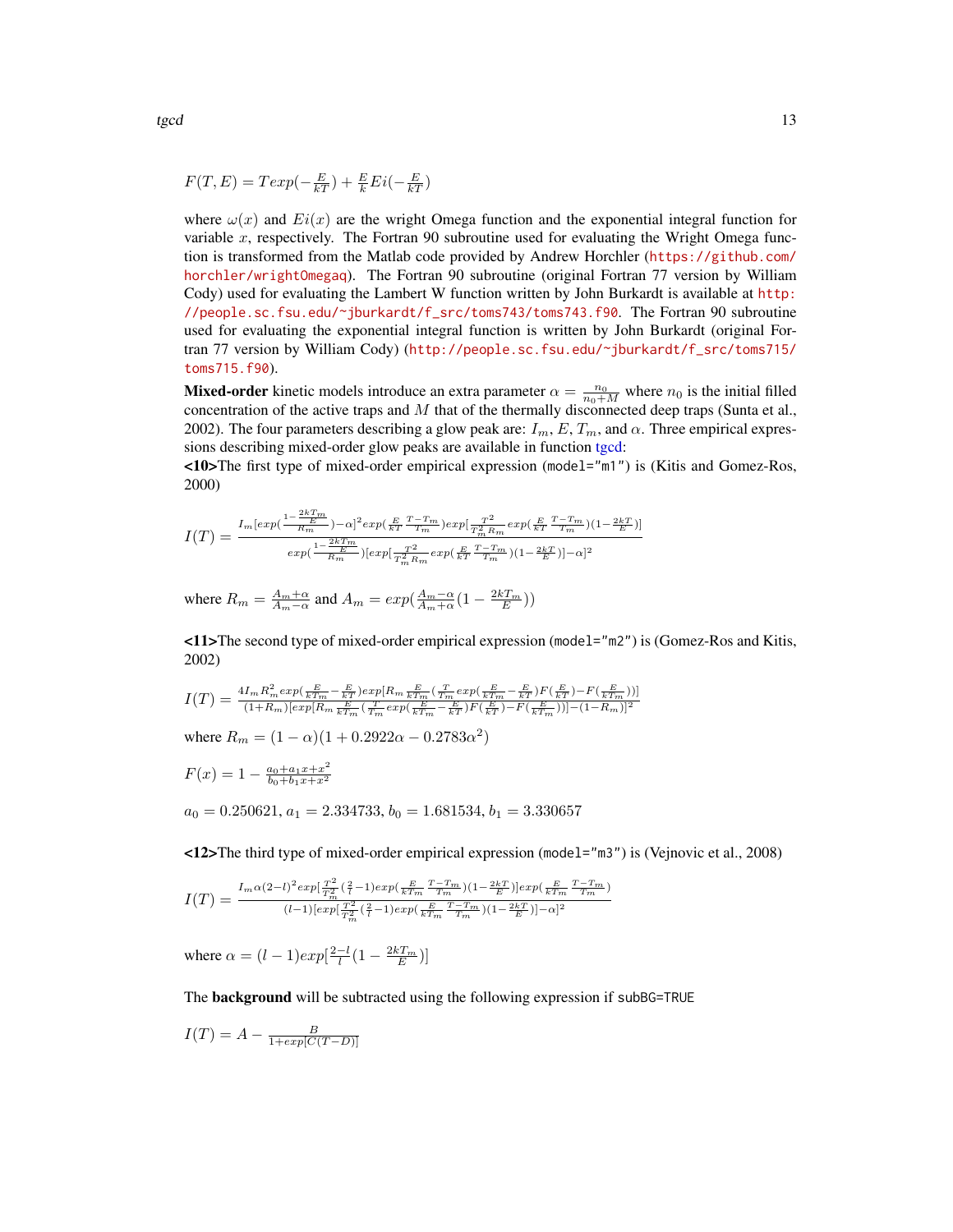<span id="page-13-0"></span>where  $A, B, C, D$  are positive parameters to be optimized.

The procedure minimizes the objective:  $fcn = \sum_{i=1}^{n} |y_i^o - y_i^f|, i = 1, ..., n$  where  $y_i^o$  and  $y_i^f$  denote the *i-th* observed and fitted signal value, respectively, and n indicates the number of data points.

The Levenberg-Marquardt algorithm (More, 1978) (*minpack*: <http://netlib.org/minpack/>, original Fortran 77 version by Jorge More, Burton Garbow, Kenneth Hillstrom. Fortran 90 version by John Burkardt [http://people.sc.fsu.edu/~jburkardt/f\\_src/minpack/minpack.f90](http://people.sc.fsu.edu/~jburkardt/f_src/minpack/minpack.f90)) was modified so as to supports constraints and fixes of parameters. A "trial-and-error" protocol with starting values generated uniformly around the given starting parameters inisPAR and inisBG is performed repeatedly to search the optimal parameters that give a minimum Figure Of Merit (FOM) value (Balian and Eddy, 1977).

Kinetic parameters can be initialized by the user through argument inisPAR or by clicking with a mouse on the plot of the thermoluminescence glow curve showing peak maxima if inisPAR=NULL. Background parameters can be initialized by the user through argument inisBG or by clicking with a mouse on the plot of the thermoluminescence glow curve to select 4 data points if inisBG=NULL.

Parameters can be interactively constrained and fixed by modifying the following elements in a automatically generated **Dialog Table** if edit.inis=TRUE:

(1) INTENS[min, max, ini, fix]: lower and upper bounds, starting and fixing values of  $I_m$ 

(2) ENERGY[min, max, ini, fix]: lower and upper bounds, starting and fixing values of  $E$ 

(3) TEMPER[min, max, ini, fix]: lower and upper bounds, starting and fixing values of  $T_m$ 

(4) bValue[min, max, ini, fix]: lower and upper bounds, starting and fixing values of  $b$  in a general-order model

(5) rValue[min,max,ini,fix]: lower and upper bounds, starting and fixing values of R in the Lambert W (Wright Omega) function model

(6) aValue[min,max,ini,fix]: lower and upper bounds, starting and fixing values of  $\alpha$  in a mixed-order model

(7) BG[min,max,ini,fix]: lower and upper bounds, starting and fixing values of background parameters  $A, B, C$ , and  $D$ 

#### Value

Return an *invisible* list containing the following elements:

| comp.sig      | calculated signal values for each glow peak                                                                  |
|---------------|--------------------------------------------------------------------------------------------------------------|
| residuals     | calculated residual values                                                                                   |
| pars          | optimized parameters stored in a matrix                                                                      |
| <b>BGpars</b> | optimized background parameters, it returns NULL if subBG=FALSE                                              |
| ff            | calculated frequency factors, it returns NULL if hr=NULL                                                     |
| sp            | parameters used for describing the shape of a glow peak, see function simpleak<br>for details                |
| resolution    | resolutions of optimized glow peaks calculated after Kitis and Pagonis (2019),<br>it returns NULL if npeak=1 |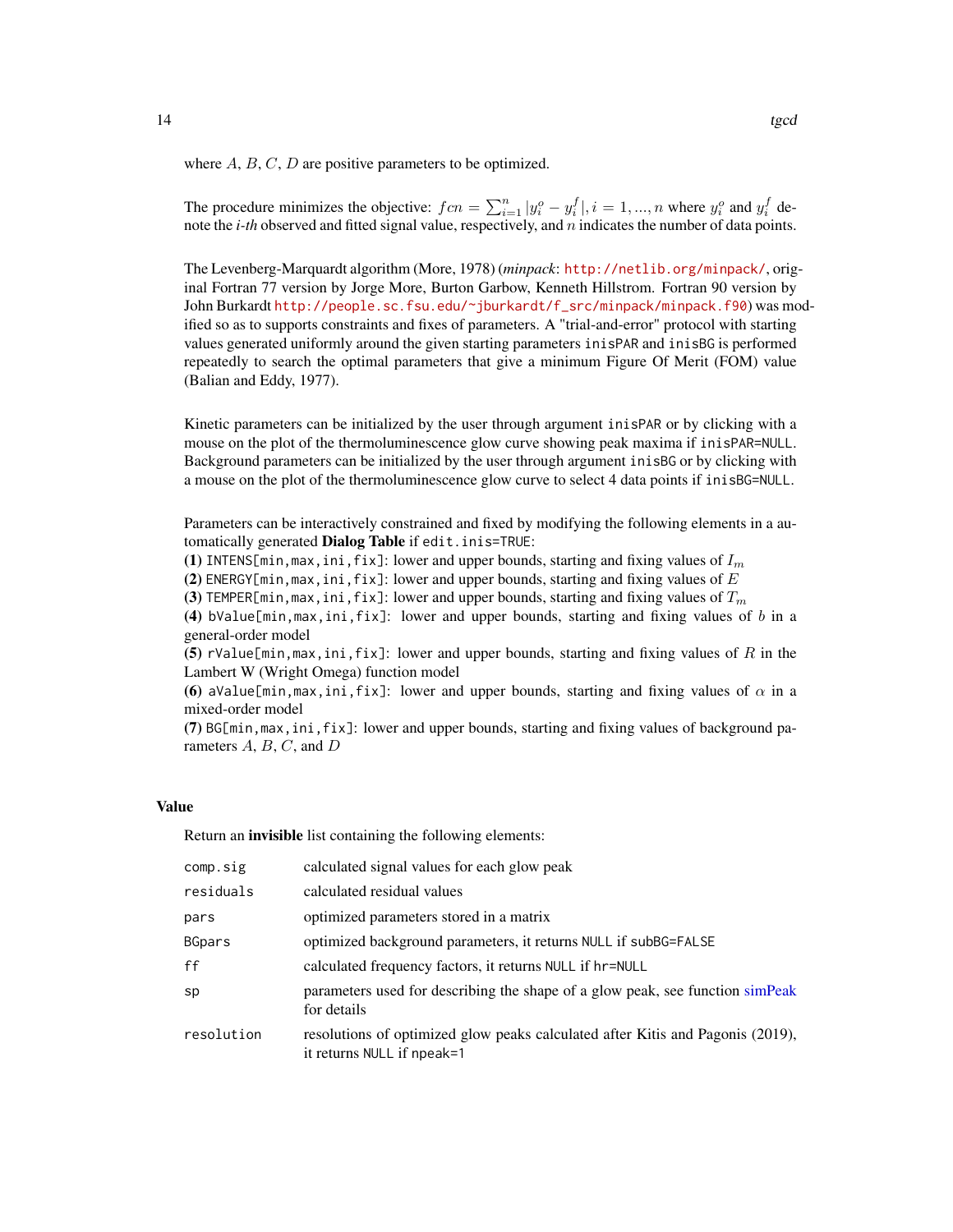<span id="page-14-0"></span>

| <b>SSR</b>     | Squared Sum of Residuals                                          |
|----------------|-------------------------------------------------------------------|
| <b>RCS</b>     | Reduced Chi-Square value                                          |
| R <sub>2</sub> | squared "pearson" correlation between observed and fitted signals |
| <b>FOM</b>     | Figure Of Merit value calculated after Balian and Eddy (1977)     |

#### Note

Function [tgcd](#page-8-1) analyzes only thermoluminescence glow curves recorded with linear heating function (LHF) profile. The model to be optimized should not be underdetermined. This means that the number of data points  $(n_d)$  should exceed the number of parameters  $(n_2)$ .

If it is not NULL the argument inisPAR, the procedure used for initializing kinetic parameters by clicking with a mouse will not be triggered. Similarly, if it is not NULL the argment inisBG, the procedure used for initializing background parameters by clicking with a mouse will not be triggered.

The user is advocated to use mwt, mdt, and mr to specify the allowed maximum total half-width, the allowed minimum distance, and the allowed minimum resolution respectively to resolve seriously overlapped glow peaks during the trial-and-error protocol.

Adrie J.J. Bos is appreciated for providing the reference glow curves of the GLOCANIN project to test this routine.

Amr M. Sadek is thanked for providing the Matlab code implementing the Lambert W (Wright Omega) function for reference.

The author whould like to appreciate George Kitis, who gave some useful suggestions to improve the program and provided many experimentally measured thermoluminescence glow curves to check the routine.

#### References

Balian HG, Eddy NW, 1977. Figure-of-merit (FOM), an improved criterion over the normalized chisquared test for assessing goodness-of-fit of gamma-ray spectral peaks. Nuclear and Instruments Methods, 145: 389-395.

Bos AJJ, Piters TM, Gomez-Ros JM, Delgado A, 1993a. An intercomparison of glow curve analysis computer programs. IRI-CIEMAT Report, 131-93-005.

Gomez-Ros JM, Kitis G., 2002. Computerised glow curve deconvolution using general and mixed order kinetics. Radiation Protection Dosimetry, 101(1-4): 47-52.

Kitis G, Gomes-Ros JM, 2000. Thermoluminescence glow-curve deconvolution functions for mixed order of kinetics and continuous trap distribution. Nuclear Instruments and Methods in Physics Research A, 440: 224-231.

Kitis G, Gomes-Ros JM, Tuyn JWN, 1998. Thermoluminescence glow curve deconvolution functions for first, second and general orders of kinetics. Journal of Physics D: Applied Physics, 31(19): 2636-2641.

Kitis G, Pagonis V, 2019. On the resolution of overlapping peaks in complex thermoluminescence glow curves. Nuclear Instruments and Methods in Physics Research, A, 913: 78-84.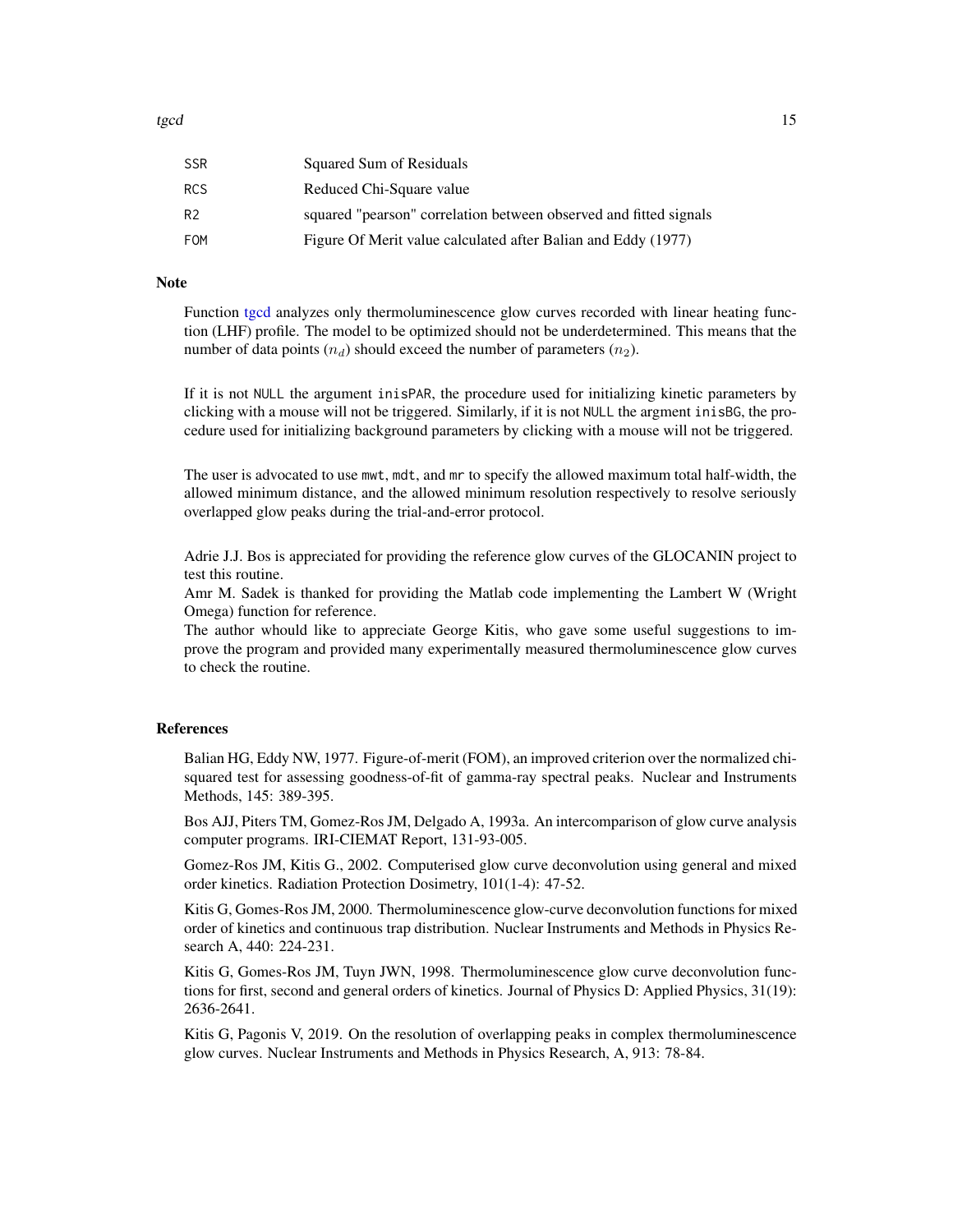Kitis G, Polymeris GS, Sfampa IK, Prokic M, Meric N, Pagonis V, 2016. Prompt isothermal decay of thermoluminescence in MgB4O7:Dy, Na and LiB4O7:Cu, In dosimeters. Radiation Measurements, 84: 15-25.

Kitis G, Vlachos ND, 2013. General semi-analytical expressions for TL, OSL and other luminescence stimulation modes derived from the OTOR model using the Lambert W-function. Radiation Measurements, 48: 47-54.

More JJ, 1978. "The Levenberg-Marquardt algorithm: implementation and theory," in Lecture Notes in Mathematics: Numerical Analysis, Springer-Verlag: Berlin. 105-116.

Pagonis V, Mian SM, Kitis G, 2001. Fit of first order thermoluminescence glow peaks using the weibull distribution function. Radiation Protection Dosimetry, 93(1): 11-17.

Pagonis V, Kitis G, 2001. Fit of second order thermoluminescence glow peaks using the logistic distribution function. Radiation Protection Dosimetry, 95(3): 225-229.

Sadek AM, Eissa HM, Basha AM, Carinou E, Askounis P, Kitis G, 2015. The deconvolution of thermoluminescence glow-curves using general expressions derived from the one trap-one recombination (OTOR) level model. Applied Radiation and Isotopes, 95: 214-221.

Singh LL, Gartia RK, 2013. Theoretical derivation of a simplified form of the OTOR/GOT differential equation. Radiation Measurements, 59: 160-164.

Singh LL, Gartia RK, 2014. Glow-curve deconvolution of thermoluminescence curves in the simplified OTOR equation using the Hybrid Genetic Algorithm. Nuclear Instruments and Methods in Physics Research B, 319: 39-43.

Singh LL, Gartia RK, 2015. Derivation of a simplified OSL OTOR equation using Wright Omega function and its application. Nuclear Instruments and Methods in Physics Research B, 346: 45-52.

Sunta CM, Ayta WEF, Chubaci JFD, Watanabe S, 2002. General order and mixed order of thermoluminescence glow curves-a comparison. Radiation Measurements, 35: 47-57.

Vejnovic Z, Pavlovic MB, Davidovi M, 2008. Thermoluminescence glow curve deconvolution function for the mixed-order kinetics. Radiation Measurements, 43: 1325-1330.

#### Further reading

Afouxenidis D, Polymeris GS, Tsirliganis NC, Kitis G., 2011. Computerised curve deconvolution of TL/OSL curves using a popular spreadsheet program. Radiation Protection Dosimetry, 1-8.

Bos AJJ, Piters TM, Gomez Ros JM, Delgado A, 1993b. An intercomparison of glow curve analysis computer programs: I. Synthetic glow curves. Radiation Protection Dosimetry, 47(1-4), 473-477.

Chung KS, Choe HS, Lee JI, Kim JL, Chang SY, 2005. A computer program for the deconvolution of thermoluminescence glow curves. Radiation Protection Dosimetry, 115(1-4): 345-349.

Delgado A, Gomez-Ros JM, 2001. Computerised glow curve analysis: a tool for routine thermoluminescence dosimetry. Radiation Protection Dosimetry, 96(1-3): 127-132.

El-Hafez AI, Yasin MN, Sadek AM, 2011. GCAFIT-A new tool for glow curve analysis in thermoluminescence nanodosimetry. Nuclear Instruments and Methods in Physics Research A, 637: 158-163.

Espinosa G, Castano VM, 1991. Automated derivative analysis of thermoluminescence glow curves. Applied Radiation and Isotopes, 42(4): 377-381.

Harvey JA, Rodrigues ML, Kearfott JK, 2011. A computerized glow curve analysis (GCA) method for WinREMS thermoluminescent dosimeter data using MATLAB. Applied Radiation and Isotopes, 69(9):1282-1286.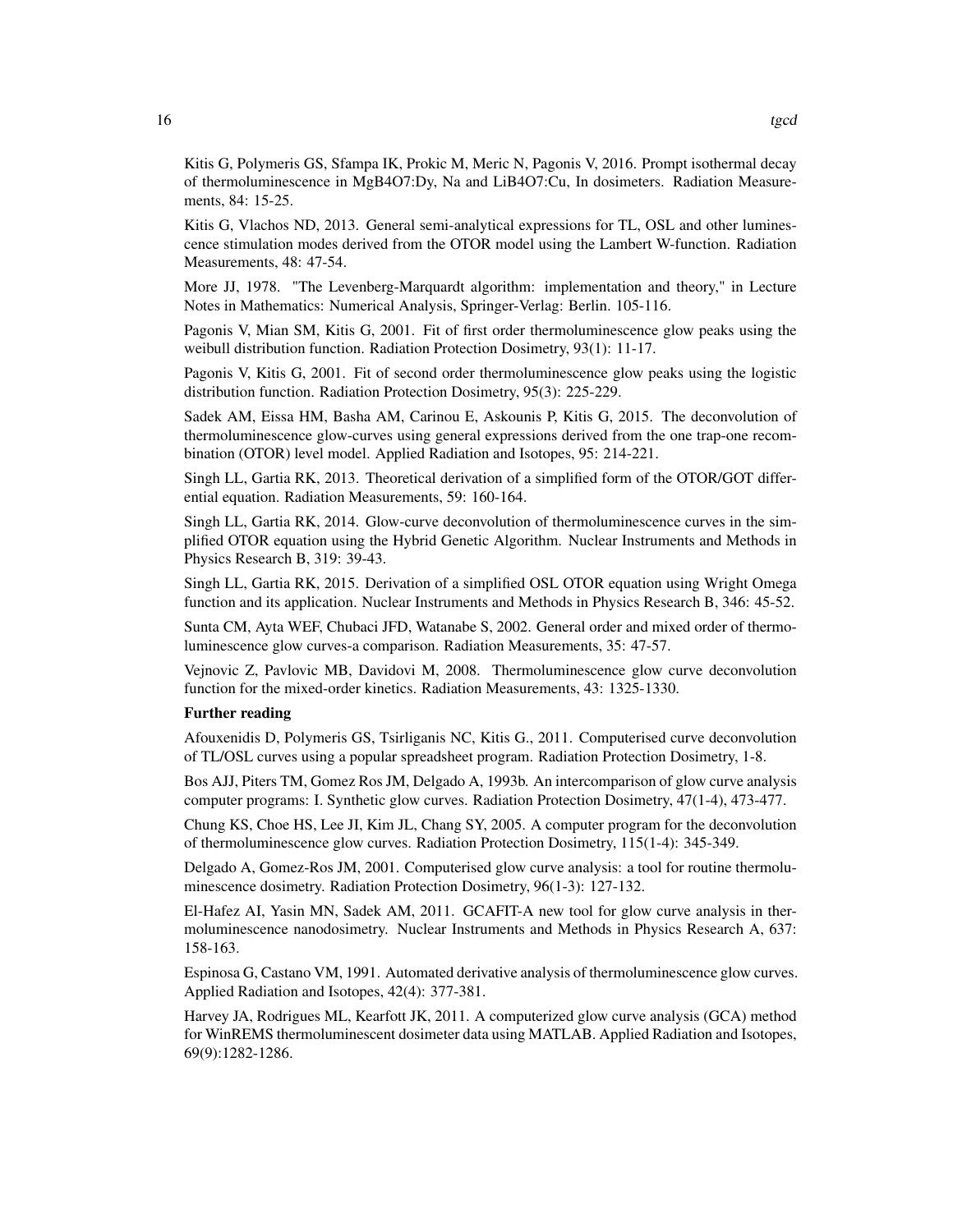Horowitz YS, Moscovitch M, 2012. Highlights and pitfalls of 20 years of application of computerised glow curve ananlysis to thermoluminescence research and dosimetry. Radiation Protection Dosimetry, 1-22.

Horowitz Y, Delgado A, Pradhan AS, Yoder RC, 2002. Topics under debate: the use of computerised glow curve analysis will optimise personal thermoluminescence dosimetry. Radiation Protection Dosimetry, 102(3): 269-277.

Karmakar M, Bhattacharyya S, Sarkar A, Mazumdar PS, Singh SD, 2017. Analysis of thermoluminescence glow curves using derivatives of different orders. Radiation Protection Dosimetry, 1-10.

Kiisk V, 2013. Deconvolution and simulation of thermoluminescence glow curves with Mathcad. Radiation Protection Dosimetry, 156(3): 261-267.

Kitis G, Pagonis V, 2019. On the resolution of overlapping peaks in complex thermoluminescence glow curves. Nuclear Instruments and Methods in Physics Research, A, 913: 78-84.

Pagonis V, Kitis G, Furetta C, 2006. Numerical and practical exercises in thermoluminescence. Springer Science & Business Media.

Puchalska M, Bilski P, 2006. GlowFit-a new tool for thermoluminescence glow-curve deconvolution. Radiation Measurements, 41(6): 659-664.

Singh TB, Rey L, Gartia RK, 2011. Applications of PeakFit software in thermoluminescence studies. Indian Journal of Pure & Applied Physics, 49: 297-302.

Sunta CM, 2015. Unraveling thermoluminescence. Springer India.

#### See Also

[simPeak;](#page-4-1) [simqOTOR;](#page-6-1) [savgol](#page-3-1)

#### Examples

```
# Load the data.
 data(Refglow)
 data(Kitis)
```
# (1) Deconvolution of a glow curve using 4 peaks (no background subtraction) with

# the Lambert W (Wright Omega) function using specified initial kinetic parameters.

```
knPars <-
cbind(c(400, 550, 850, 1600), # Im
      c(1.4, 1.5, 1.6, 2), \# Ec(420, 460, 480, 510), # Tm
      c(0.1, 0.1, 0.1, 0.1)) # R
dd1 <- tgcd(Refglow$x002, npeak=4, model="lw",
            inisPAR=knPars, nstart=10, edit.inis=FALSE)
head(dd1$comp.sig)
dd1$pars
dd1$sp
dd1$FOM
```
<span id="page-16-0"></span>tgcd the contract of the contract of the contract of the contract of the contract of the contract of the contract of the contract of the contract of the contract of the contract of the contract of the contract of the contr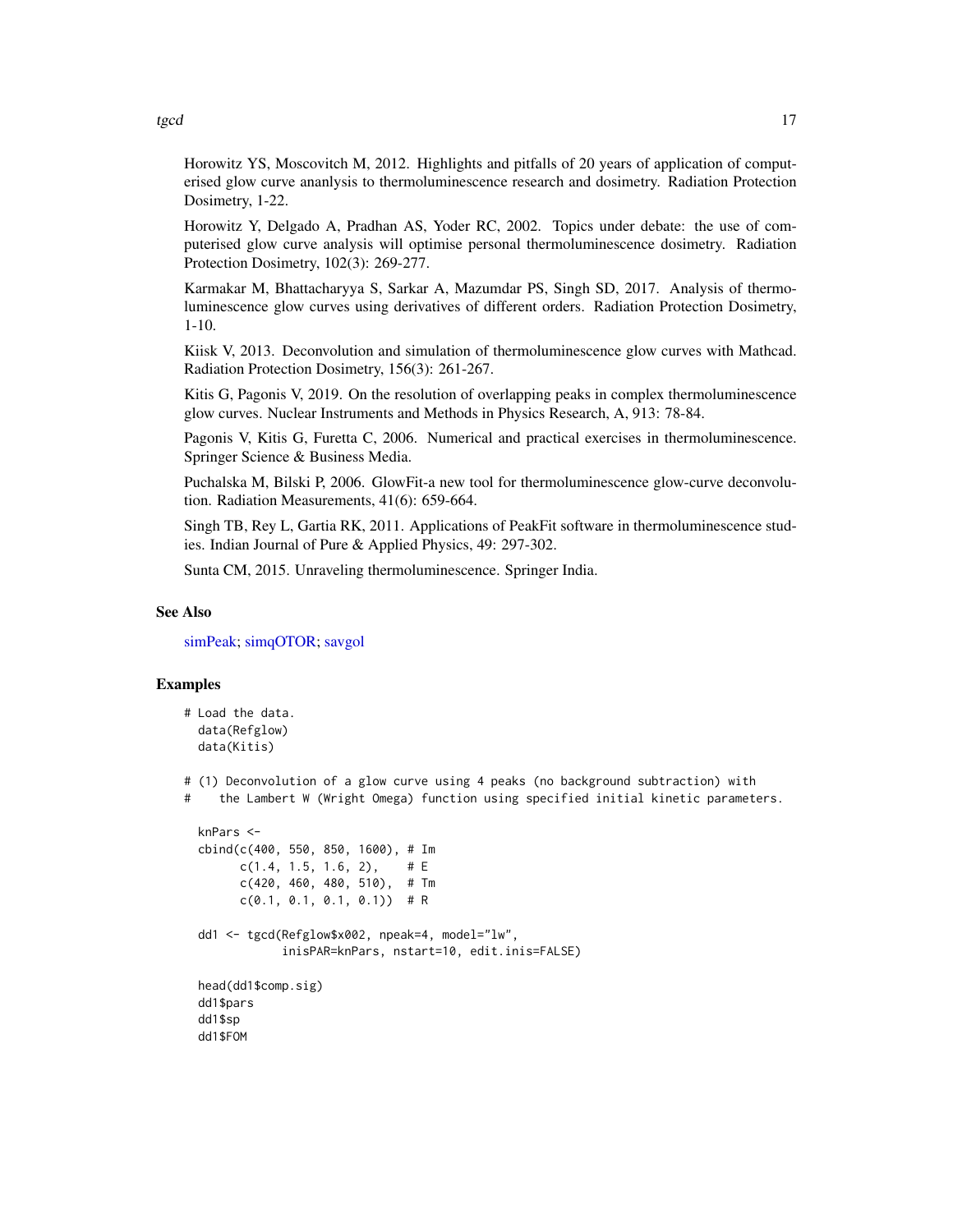```
# Not run.
# (2) Deconvolution of a glow curve using 5 peaks (with background subtraction) with
# a mixed-order model using user-supplied intial kinetic and background parameters.
# knPars <-
# cbind(c(46829.06, 187942.43, 121876.22, 110390.55, 67978.33), #Im
# c(1.17, 1.14, 1.57, 0.77, 1.31), # E
# c(369.86, 400.69, 428.51, 482.41, 537.28), # Tm
# c(0.75, 0.81, 0.92, 0.001, 0.29)) # a
#
# bgPars <- c(14201, 14121, 0.0176, 677.57) # A, B, C, D.
#
# dd2 <- tgcd(Kitis$x009, npeak=5, model="m1", subBG=TRUE,
# inisPAR=knPars, inisBG=bgPars, nstart=10, edit.inis=FALSE)
#
# dd2$residual
# dd2$SSR
# dd2$R2
# dd2$BGpars
# Not run.
# (3) Deconvolve a glow curve using 9 peaks (no background subtraction)
# a general-order model using user-supplied initial kinetic parameters.
# knPars <-
# cbind(c(9824, 21009, 27792, 50520, 7153, 5496, 6080, 1641, 2316), # Im
# c(1.24, 1.36, 2.10, 2.65, 1.43, 1.16, 2.48, 2.98, 2.25), # E
# c(387, 428, 462, 488, 493, 528, 559, 585, 602), # Tm
# c(1.02, 1.15, 1.99, 1.20, 1.28, 1.19, 1.40, 1.01, 1.18)) # b
#
# dd3 <- tgcd(Refglow$x009, npeak=9, model="g1",
# inisPAR=knPars, nstart=10, edit.inis=FALSE)
#
# hist(dd3$residuals)
# Not run.
# (4) Deconvolve a glow curve using 2 peaks (with background subtraction) the Lambert
# W (Wright Omega) function, parameters are initialized by clicking with a mouse.
#
# dd4 <- tgcd(Kitis$x005, npeak=2, subBG=TRUE, hwd=20)
#
# dd4$pars
# dd4$sp
```